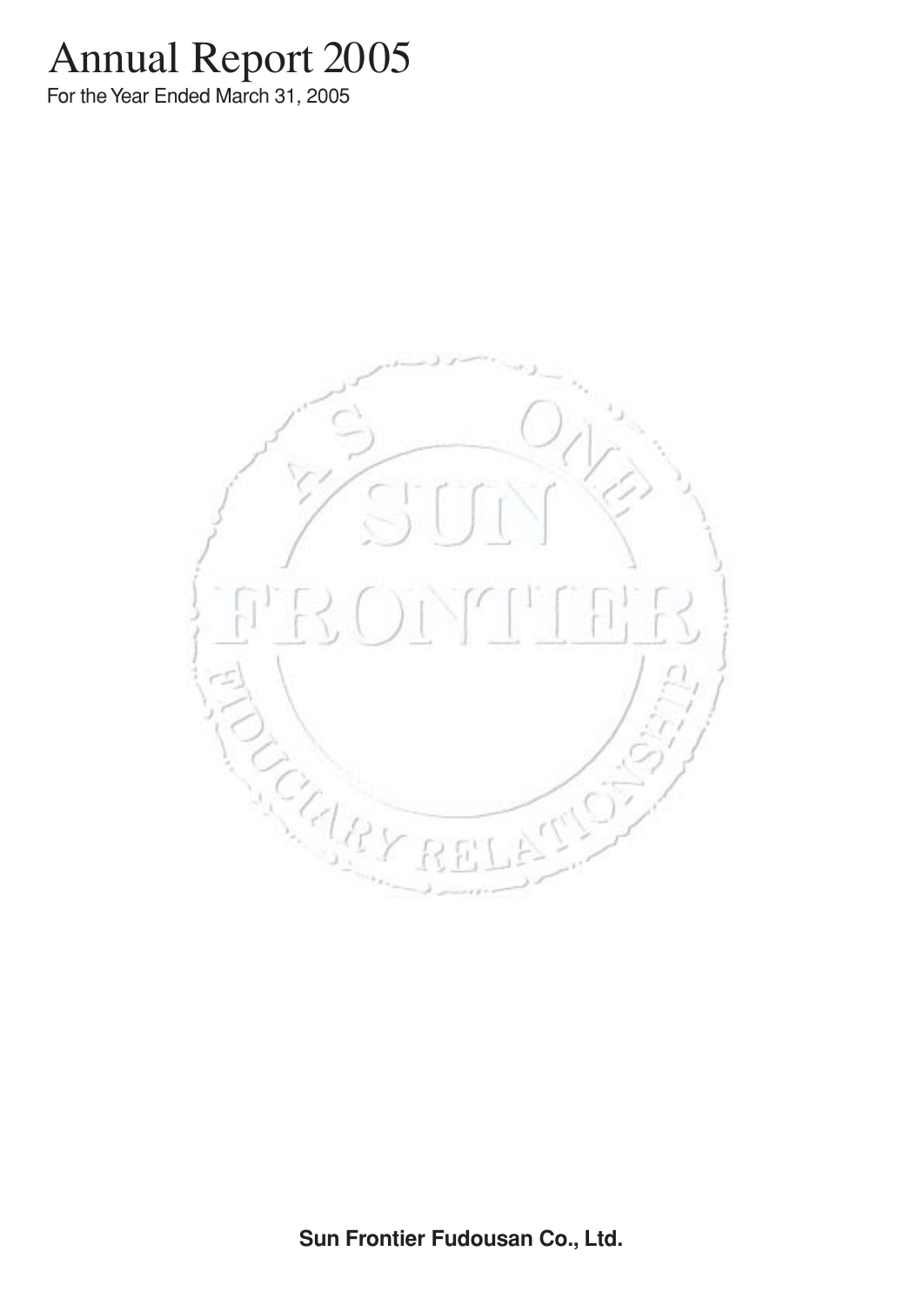# **Profile**

Sun Frontier Fudousan Co., Ltd., was established in April 1999 to engage in real estate revitalization and provide real estate services. We focus on providing total solutions for office buildings in Tokyo's Chiyoda, Chuo, and Minato wards. The Company listed on the JASDAQ Securities Exchange, Inc., in November 2004. Our revitalization-oriented real estate business goes beyond tradition in creation of new value for effectively using existing buildings. We aim to develop a new type of real estate business for the 21st century by properly harnessing resources and conserving the environment by constraining industrial waste and carbon dioxide emissions.

# **Contents**

| Non-consolidated Financial Highlights |                |
|---------------------------------------|----------------|
| Message from the President            | 2              |
| <b>Business Models</b>                | $\overline{4}$ |
| <b>Business Report</b>                | 6              |
| Challenges                            | 10             |
| Risk Information                      | 12             |
| Corporate Governance                  | 13             |
| <b>Financial Section</b>              | 15             |
| Corporate Information                 | 31             |
|                                       |                |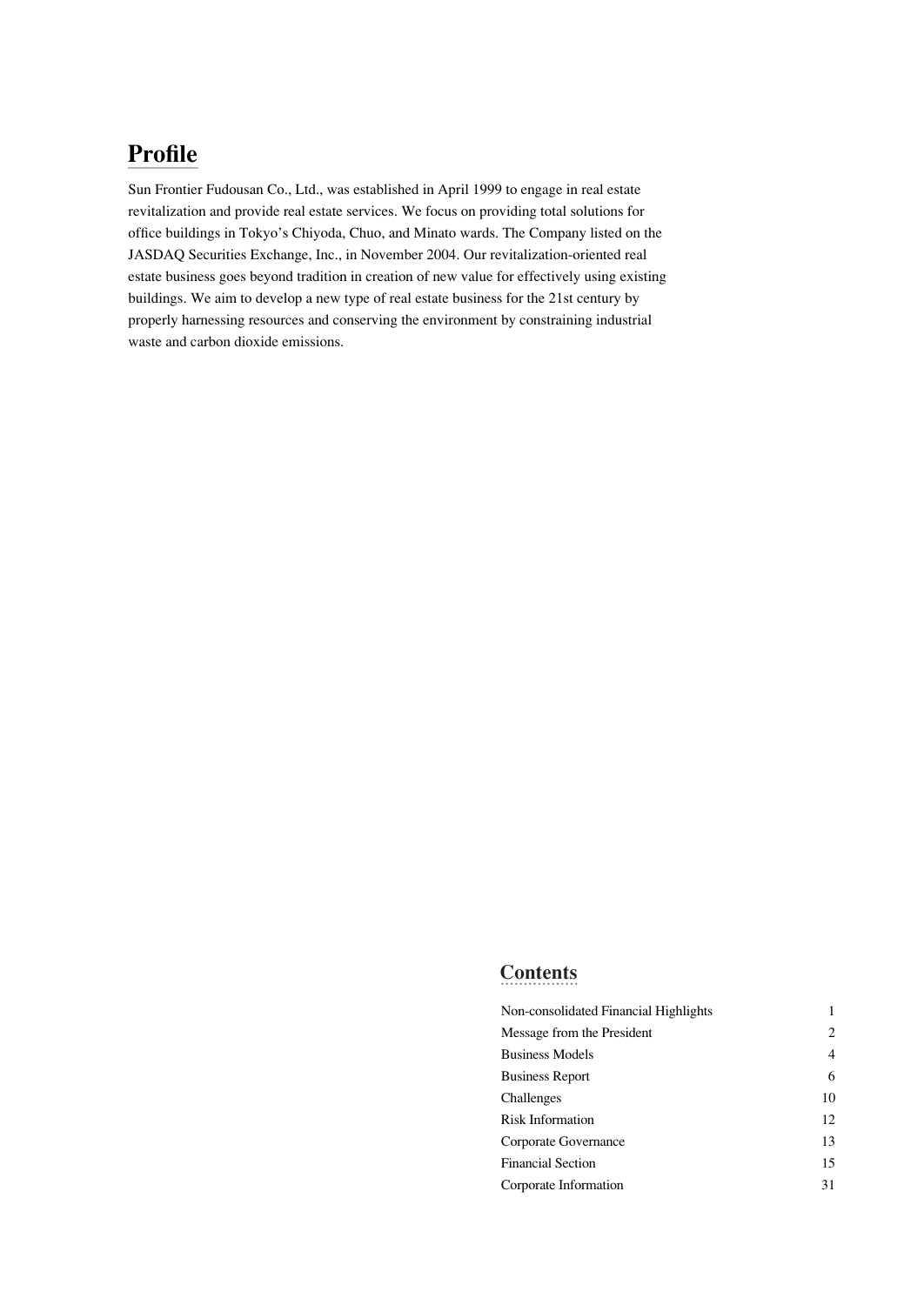# **Non-consolidated Financial Highlights**

**Sun Frontier Fudousan Co.,Ltd.**

|                                             | Thousands of Yen | Thousands of<br><b>U.S Dollars</b> |         |
|---------------------------------------------|------------------|------------------------------------|---------|
| For the Year:                               | 2004             | 2005                               | 2005    |
| Net sales                                   | 5,003,943        | 7,760,982                          | 72,269  |
| Operating income                            | 913,773          | 1,612,313                          | 15,014  |
| Net income                                  | 418,685          | 764,835                            | 7,122   |
| Net income per share (yen/dollar)           | 21,663.08        | 38, 141. 45                        | 355.17  |
| diluted income per share (yen/dollar)       |                  | 38,006.66                          | 353.91  |
| Cash dividends (yen/dollar)                 | 2,000            | 2,000                              | 18.62   |
| At year-end:                                |                  |                                    |         |
| Total assets                                | 6,828,485        | 12, 181, 378                       | 113,431 |
| Shareholders' equity                        | 1,178,122        | 2,833,416                          | 26,384  |
| Number of outstanding shares                | 19,004           | 21,004                             |         |
| Shareholders' equity per share (yen/dollar) | 61,625.04        | 134, 327.57                        | 1250.84 |





(Millions of yen)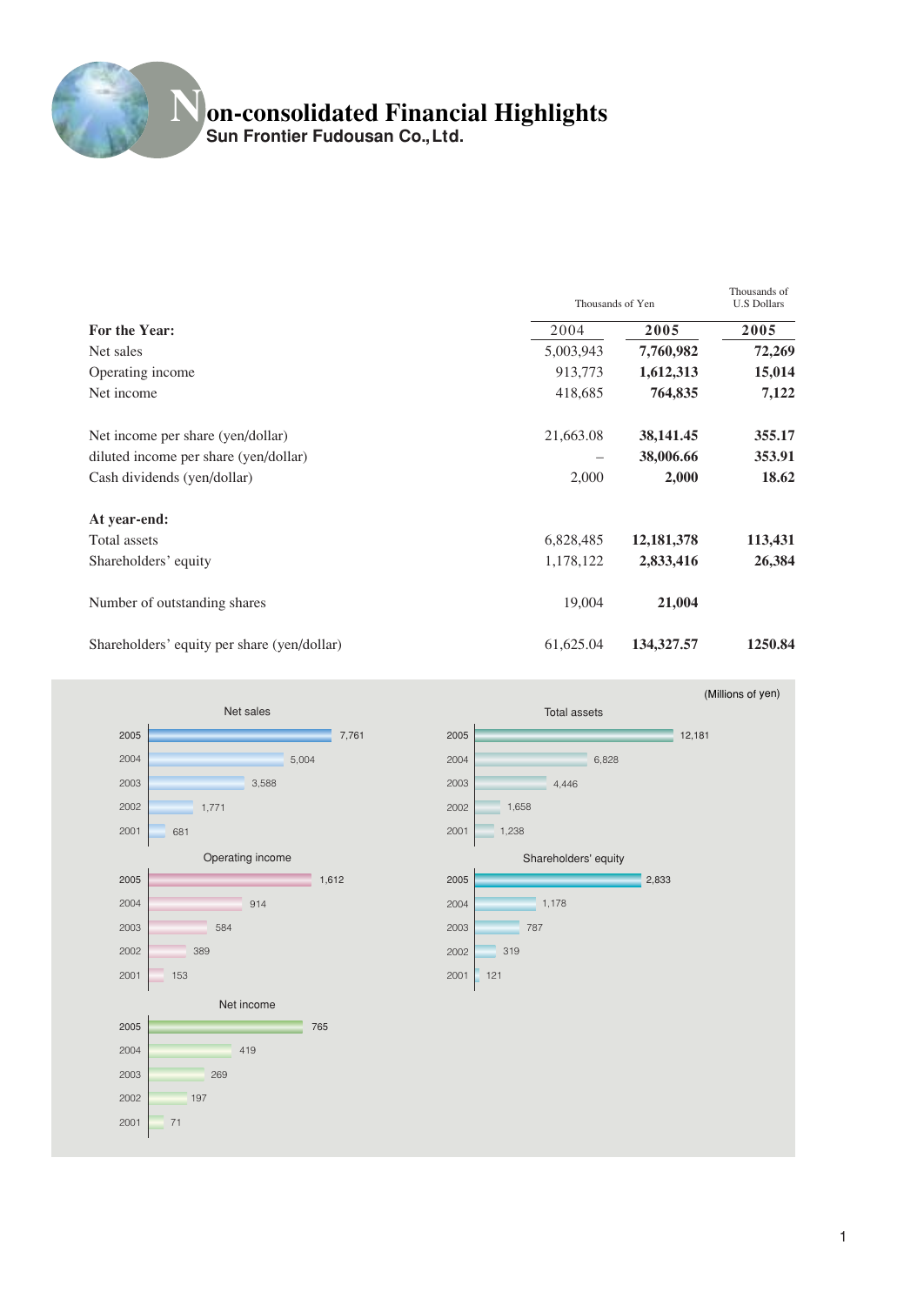



I would like to thank our shareholders and other stakeholders for making it possible for us to steadily improve our performance in fiscal 2005, ended March 31, 2005.

Net sales jumped 55.1%, to ¥7,760 million. Operating income jumped 76.4%, to ¥1,612 million, with ordinary income gaining 81.8%, to ¥1,437 million. Net income thus increased 82.7%, to ¥764 million. Sales rose 81% in our core building revitalization business. Sales improved 50% in the high-margin sales and lease brokerage business. These increases contributed greatly to our higher net sales and margins.

We realized our goal of listing on JASDAQ, in November 2004. We also made a solid start in our real estate securitization business. We thus seek further progress on the strength of our diversification of funding sources and exit strategies for the replanning business.

We have three strategies. The first is to expand our current businesses. In the replanning business, we aim to increase sales volume by expanding product line-up ranging from securitization for larger buildings to various real estate products for retail investors. In our brokerage business, we have secured higher prices and handled more properties on the strength of the greater presence that our initial public offering generated, and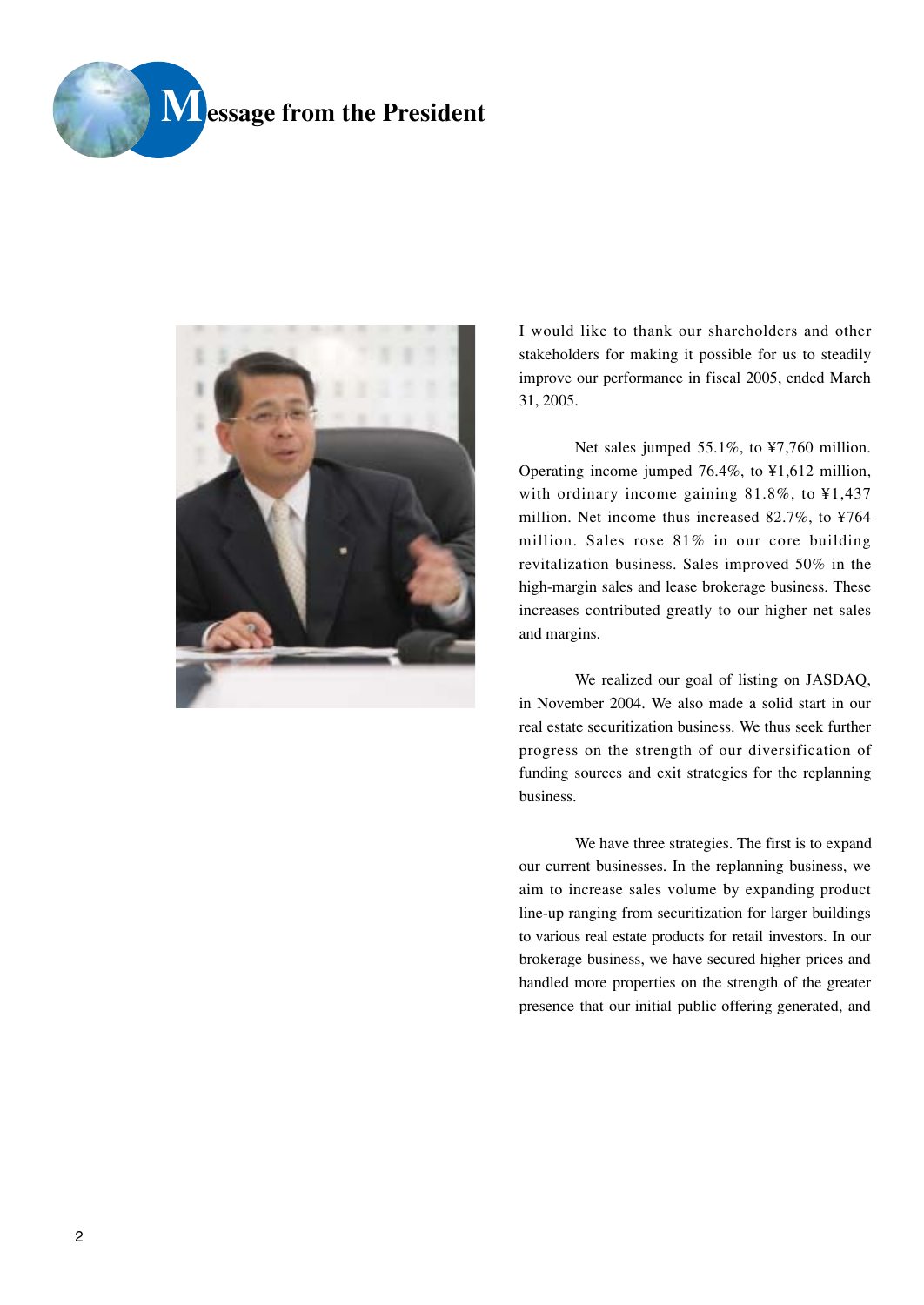this will be central to building a multi-agency network. In the property management and construction planning business, we will strengthen management and lease brokerage capabilities to secure stable income sources while increasing the floor space that we handle to boost revenues from management and construction operations. And we will step up our total solutions approach by drawing on cooperation between our operations.

Our second strategy is to diversify. Our customer base centers on wealthy individuals, and we specialize in office buildings and commercial facilities. We will concentrate even more on our core competence. For example, in the replanning business we will extend our concepts beyond conversion planning, drawing on a bottom-up corporate culture to offer real estate securitization and development, planning, and management services for everything from our building business to luxury residential and commercial facilities. We will maintain our can-do approach in other business areas to pursue new businesses and mergers and acquisitions, sewing the seeds of success through diversification that complements our core competencies.

Our third strategy is to cultivate an environmental business. The environment seems a key focus for

people today, and I consider it important for us to operate accordingly to ensure our longterm progress. Our basic approach is to draw on our corporate philosophy of suppressing resources waste to help sustainable progress for mankind and society. I am determined to build on our environmental commit-



ments to pioneer new horizons in our industry.

We will strive to improve and expand management to maintain the trust of our shareholders. We will take advantage of our core operation, real estate revitalization, to open new business model as frontiers in real estate, meeting higher goals in becoming a creative and comprehensive property company.

I ask for your ongoing support for our endeavors.

June 2005

Tomoraki Horizachi

Tomoaki Horiguchi President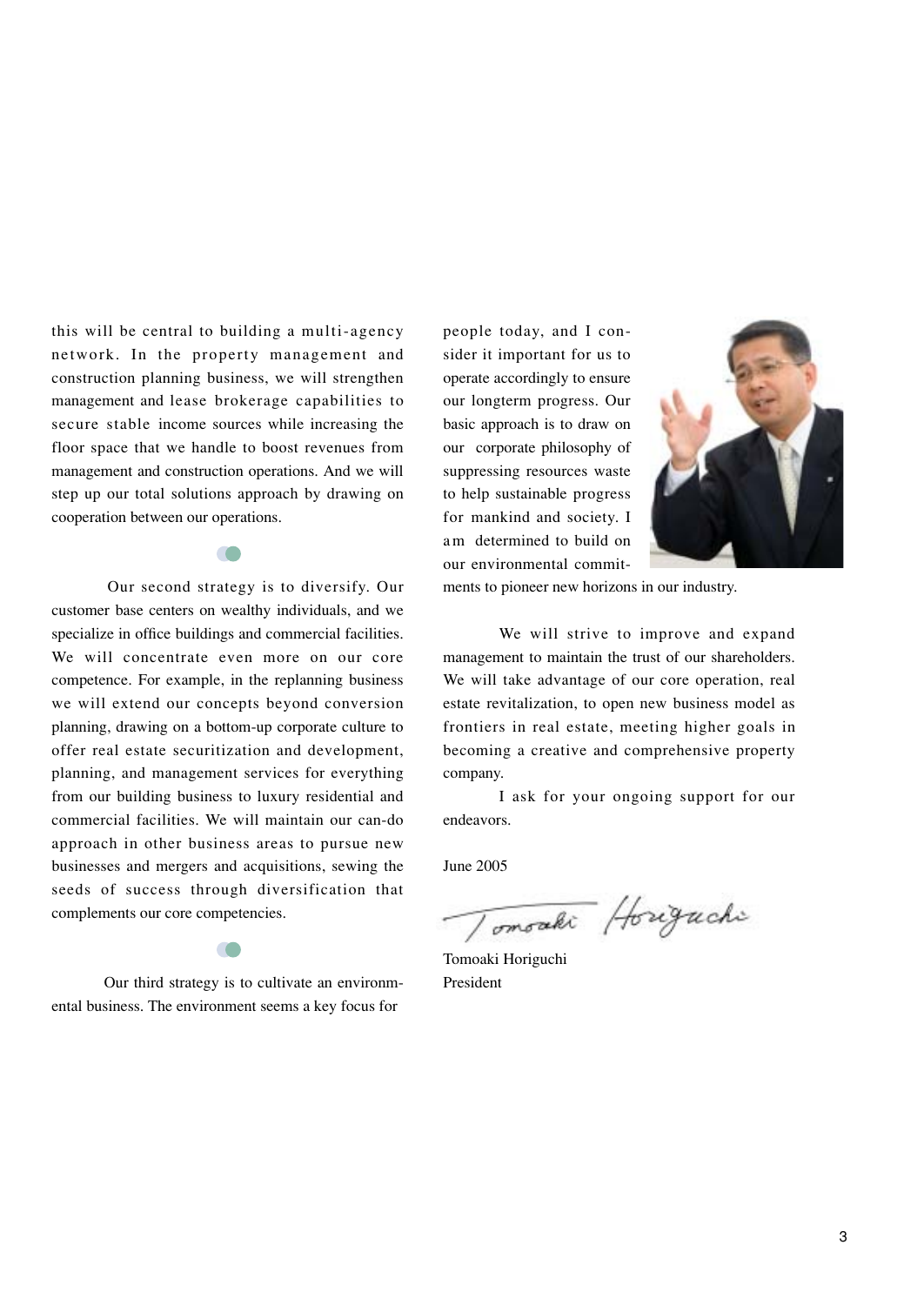

**Sun Frontier Fudousan's business broadly covers the categories of real estate revitalization and real estate services. We primarily handle office buildings, solely in Tokyo's central Chiyoda, Chuo, and Minato wards. One key strength is that our sales teams include people from diverse professional backgrounds, allowing us to provide locally focused, total real estate solutions.** 

■ **Real Estate Revitalization Business** 

**We increase the market value of buildings by rehabilitating them and increasing occupancy rates, with the replanning business selling the properties at fair prices or the building lease business managing them after revitalization.** 

#### ■ **Real Estate Services Business**

**We specialize in commercial buildings in Tokyo, offering brokerage and leasing, property management, construction planning, real estate securitization, and asset management services.** 

# **Replanning Business**

We buy commercial buildings that suffer low returns or are unused, formulating replanning proposals for renovations that encompass redesigning exteriors and interiors and improving and repairing fixtures. We then secure tenants to achieve high occupancy rates and enhance market value. We can create new value by converting buildings to eliminate high vacancy rates and generate high returns, selling these properties to investors or building funds at fair prices.

# **Property Management**

We work as a partner of building owners to balance quality and costs in ensuring tenant satisfaction that translates into satisfaction for owners in everything from building to tenant management. We draw on our support system to deliver highly transparent, high-quality building management.

# **Commercial Real Estate Brokerage**

We swiftly appraise rental office buildings and condominiums offered for sale and provide consulting for parties wishing to buy these properties. We harness our links with trust banks and realtors and other areas of our network to provide an array of information to individual investors and others wishing to buy commercial real estate.

# **Office and Store Leasing**

We have a local focus in this business, specializing in off ice and store leasing in central Tokyo. We employ our capabilities to offer medium- and large-sized buildings that can help local companies' growth. We gather information on many properties to identify and match the requirements of building owners with those of prospective tenants.

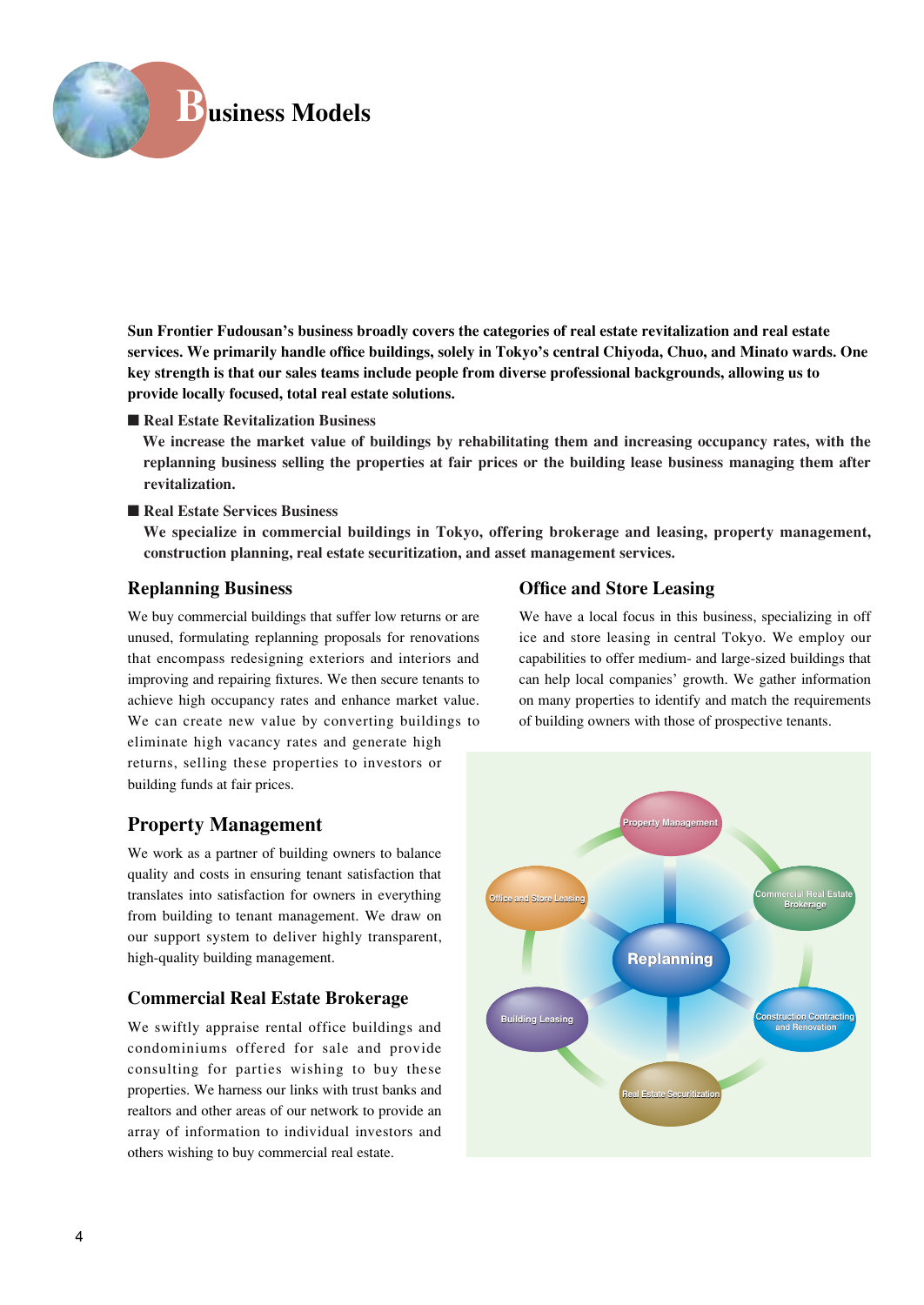# **Construction Contracting and Renovation**

We upgrade and repair commercial properties, office buildings, and condominiums in line with renovation plans. We handle internal construction for tenants moving into or leaving buildings and restore premises to original condition, and fill construction and renovation orders from owners. In the real estate revitalization business, we handle design and property supervision, reflecting the owner opinions that related departments obtain in construction work to transform buildings into attractive, high-return assets.

# **Real Estate Securitization**

We plan and set up private funds. We overhaul properties through our replanning operations, formulate diverse exit strategies, and offer properties to regular investors as highvalue-added, high-return financial instruments. We draw on the renovation expertise accumulated in our replanning business to innovate schemes that reflect our care for the environment, differentiating ourselves by endeavoring to provide investors with stable long-term earnings and dividends.

# **Building Leasing**

We own and lease some of the buildings that we have revitalized to generate high added value. We retain longterm ownership of buildings in favorable locations that offer high prospective income. When vacancies arise, we harness our leasing, property management, and construction planning operations to ensure stable returns. We generate rental income on properties on many buildings that we have replanned for later sale.



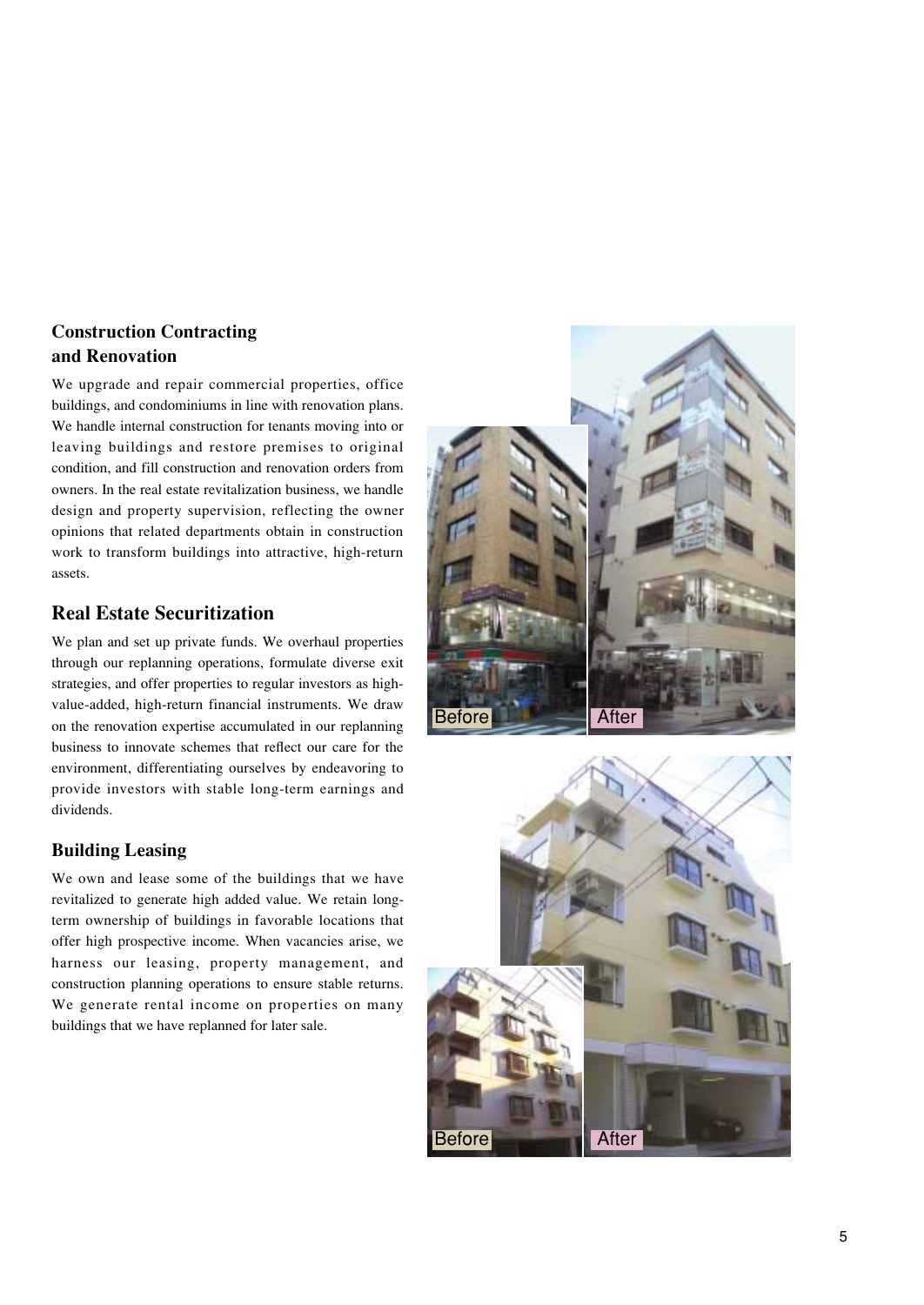

# **Overview**

Fiscal 2005 saw an end to a downward spiral in land prices that lasted for more than 10 years and hampered Japan's real estate industry. The improvement reflected a population influx in central Tokyo, a recovery in demand for office buildings, largely from information technology companies, and a liquidity that prompted investment in the property market. Land prices generally bottomed out in large cities and actually rose in parts of central Tokyo. Real estate securitizations from listed real estate investment trusts and private equity funds totaled more than ¥7 trillion in 2004, owing to inflows of low-interest investment capital. The number and value of property transactions continues to rise.

Under this circumstance, our replanning business capitalized on the growing need among property owners to restructure assets by increasing the quality and scale of

properties acquired and sold, and handled projects for eight buildings. The most prominent was with a project in Jingumae 5-chome, Shibuya Ward. We collaborated with tenants to plan and convert the building from a dormitory into a commercial and residential complex. After starting with the planning and creative stage, we renovated the building in line with tenant needs and projected income to transform it into a stable source of earnings. We established special purpose company (SPC) as investment vehicles and began securitizing properties.

In the building lease business, revenues increased from buildings we acquired in fiscal 2004, while leasing revenues from replanning properties were also up. We bought one new building for leasing during the year under review.



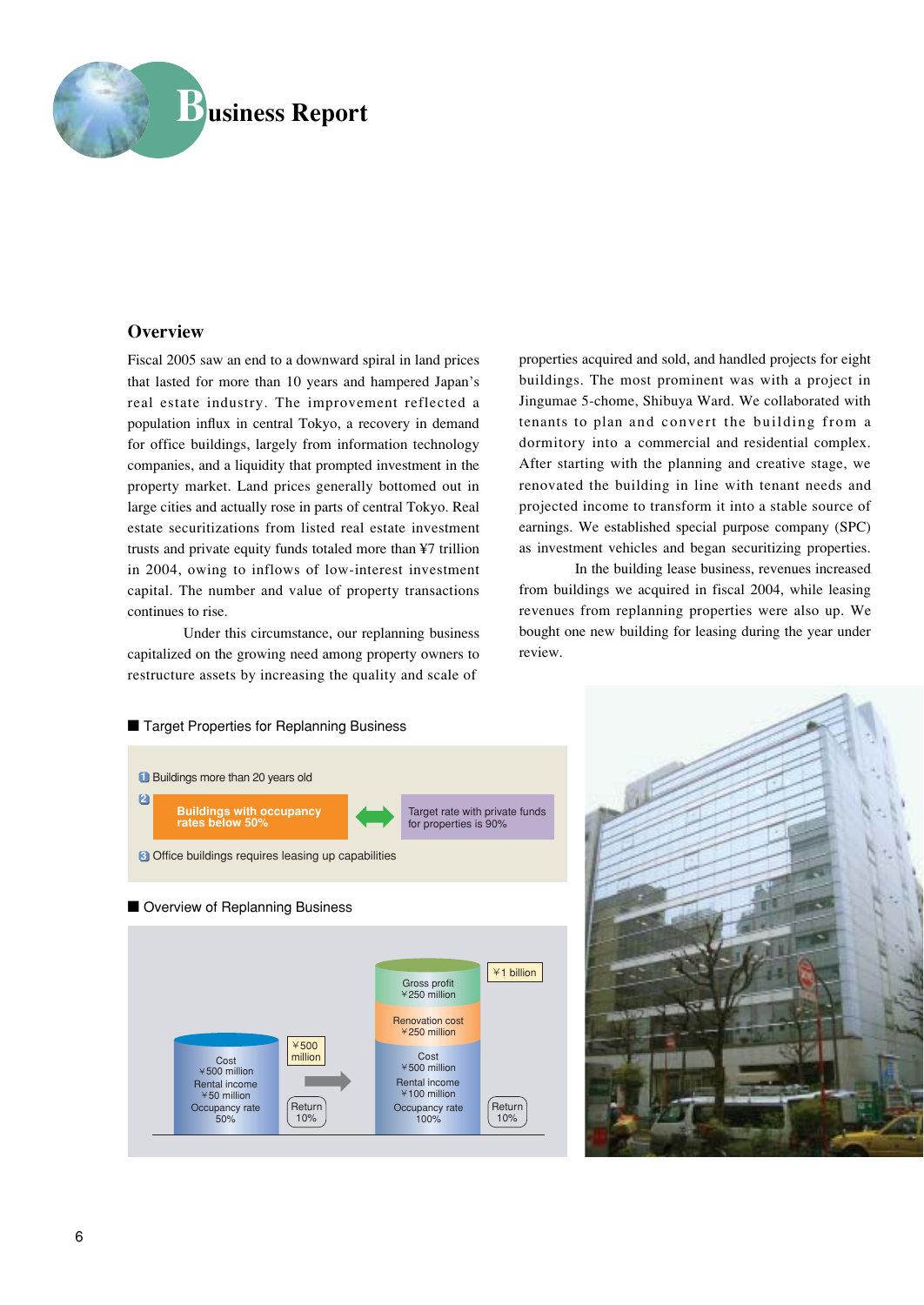

We expanded property numbers in our brokerage business, while in our office and store leasing business we increased revenues and earnings on the back of a local dominance strategy that stems from a proprietary information network that we started creating in Tokyo's Ginza, where the land prices are highest in Japan. Our

property management, construction planning, and asset management businesses all performed solidly.

As a result of these factors, net sales climbed 55.1%, to ¥7,760,982 thousand, ordinary income gained 81.8%, to ¥1,437,989 thousand, and net income was up 82.7%, to ¥764,835 thousand.



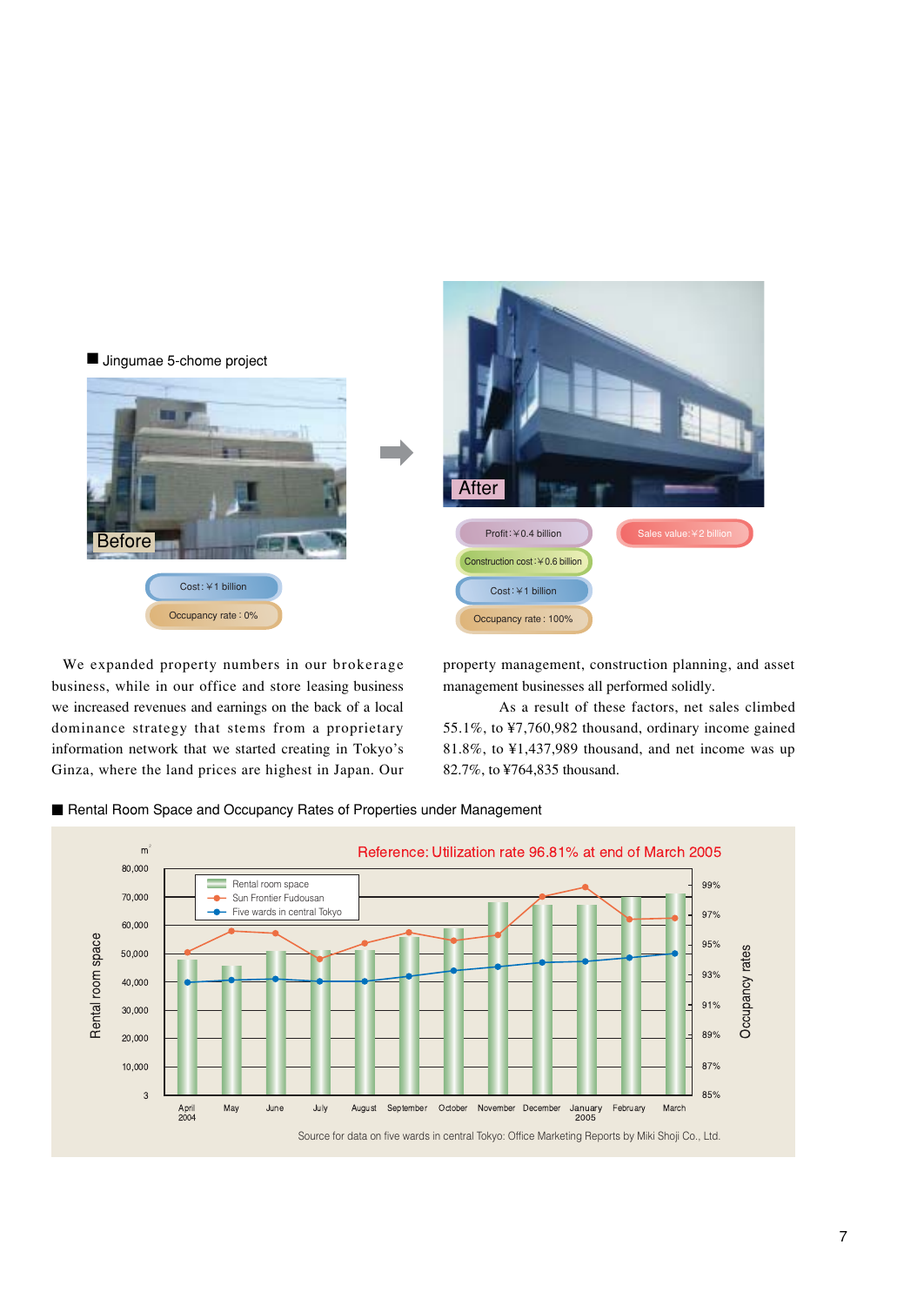

# **JASDAQ Listing**

The Company listed on the JASDAQ Securities Exchange on November 19, 2004. This was just five years after our establishment, reflecting steady performance improvements. The listing has allowed us to diversify our funding sources and reduce funding costs by enhancing

our credit standing. We will take advantage of the listing to further expand our business scale. As a quoted company, we will also step our efforts to fulfill our social responsibilities.

# **Real Estate Securitization Business Launched**

On December 7, 2004, we securitized a rehabilitated commercial building in Jingumae 5-chome and created our first private equity fund. To therefore diversify exit strategies for the replanning business, we launched a fullfledged real estate securitization business, and on January 20, 2005, we set up the securitization office within the asset management business.

We established SPC as investment vehicles for

real estate securitization. We invest in SPC through subsidiary, and sold the Jingumae property to SPC. We provide asset and property management services to this SPC and also offer non-asset services. We are extending our business model by providing property management services after selling replanning properties while shifting toward non-asset businesses.



# ■ Scheme Overview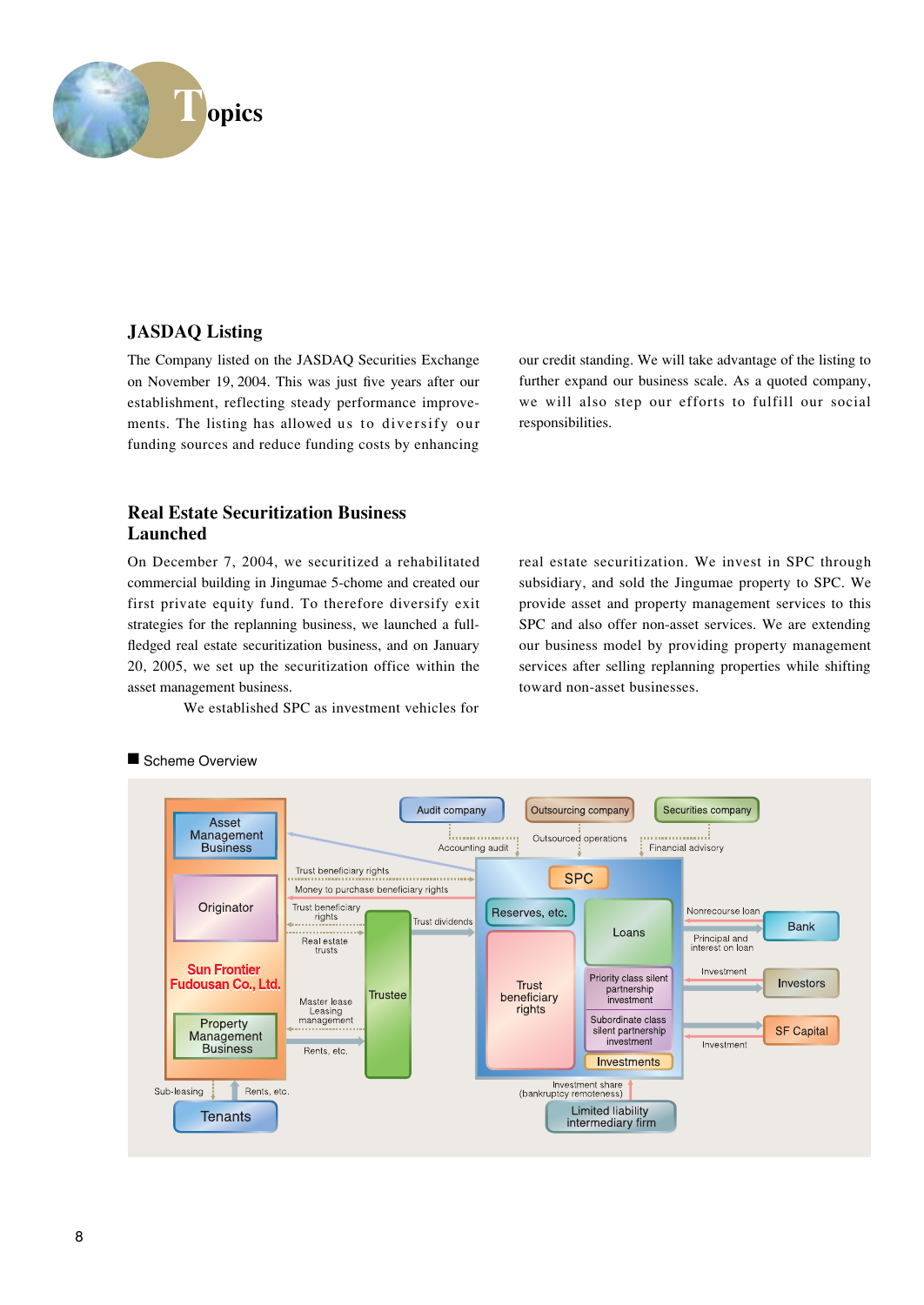

Scrapping and building is worsening the global environment because of the industrial waste that results from demolishing buildings, the need for more construction materials that come from harming the environment, and exhaust emissions from transportation vehicles. Sun Frontier Fudousan is committed to halting a growing environmental impact by reusing buildings while contributing to a vibrant urban infrastructure that coexists with nature.

Our real estate revitalization business reuses buildings effectively, thus reducing building demolishment and construction. Our policy is that the real estate business should build new value by focusing on reuse instead of development, thus curbing industrial waste and carbon dioxide emissions and suppressing the unnecessary

consumption of fossil fuels around the globe. We thereby aim to contribute to the progress of humanity and society. Egotism has destroyed much of nature and depleted resources. We think that the real estate business of the 21st century should make people happy while respecting nature.

We are focusing on the steps that we can take as a business for the environment. They include placing vegetation on rooftops and using photocatalyst coating technologies on upgraded walls to help clean the air by reducing dirt adhesion. We also have our employees clean up areas around our branches and commute by bicycle.

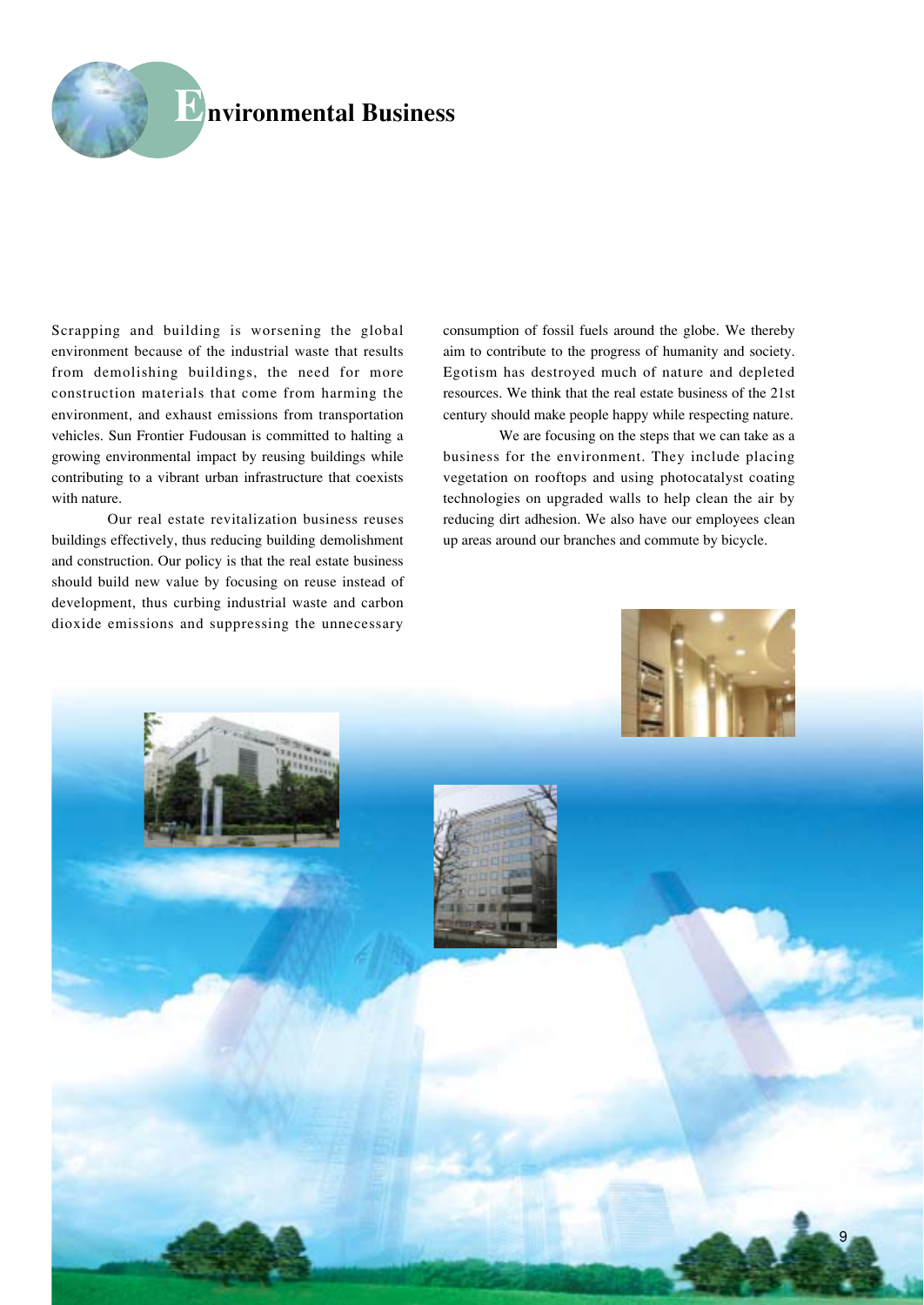

**Some claim that the real estate industry has neared its limits in terms of delivering a property inventory But the reality is that within the next seven years buildings constructed during the bubble economy period will be more**

**than 20 years old. Buildings of that age represent more than 80% of the total number in our prime target areas of Tokyo's Chiyoda, Chuo, and Minato wards. Bubbleera buildings now need upgrades, and this situation should create growth opportunities for the Company while creating many market needs that we have yet to cultivate. We will expand and diversify our business by drawing on our local dominance strategy and marketing based on the strong trust of our customers.** 



#### ■ Office Floor Space Allocations by Building Age

# **1.Entering Non-Asset Businesses**

In the real estate revitalization business, we think that it is important to meet customer needs by making market sense, including in large projects that feature usage proposals for buyers. To handle larger properties, it will be critical for us to create a new business model that encompasses non-asset fields, notably, the fund business, providing specific solutions and consulting



for building owners, and deliver higher returns. We will strive to increase enterprise value by optimizing our business portfolio to include both asset operations that offer stable cash flows and non-asset businesses that harness funds from others to increase our capital efficiency.

# **2.Cultivating Human Resources to Reinforce Business Foundations**

We are convinced that highly talented and motivated employees are essential to building our foundations for growth, which is why we heavily hire new graduates and people in mid-career. That is also why we maintain and are reinforcing our solid training system and programs to highlight our philosophy, enhance a sense for figures, and provide specialized knowledge. We will offer stock options to the employees and will continue to attract and foster talented people.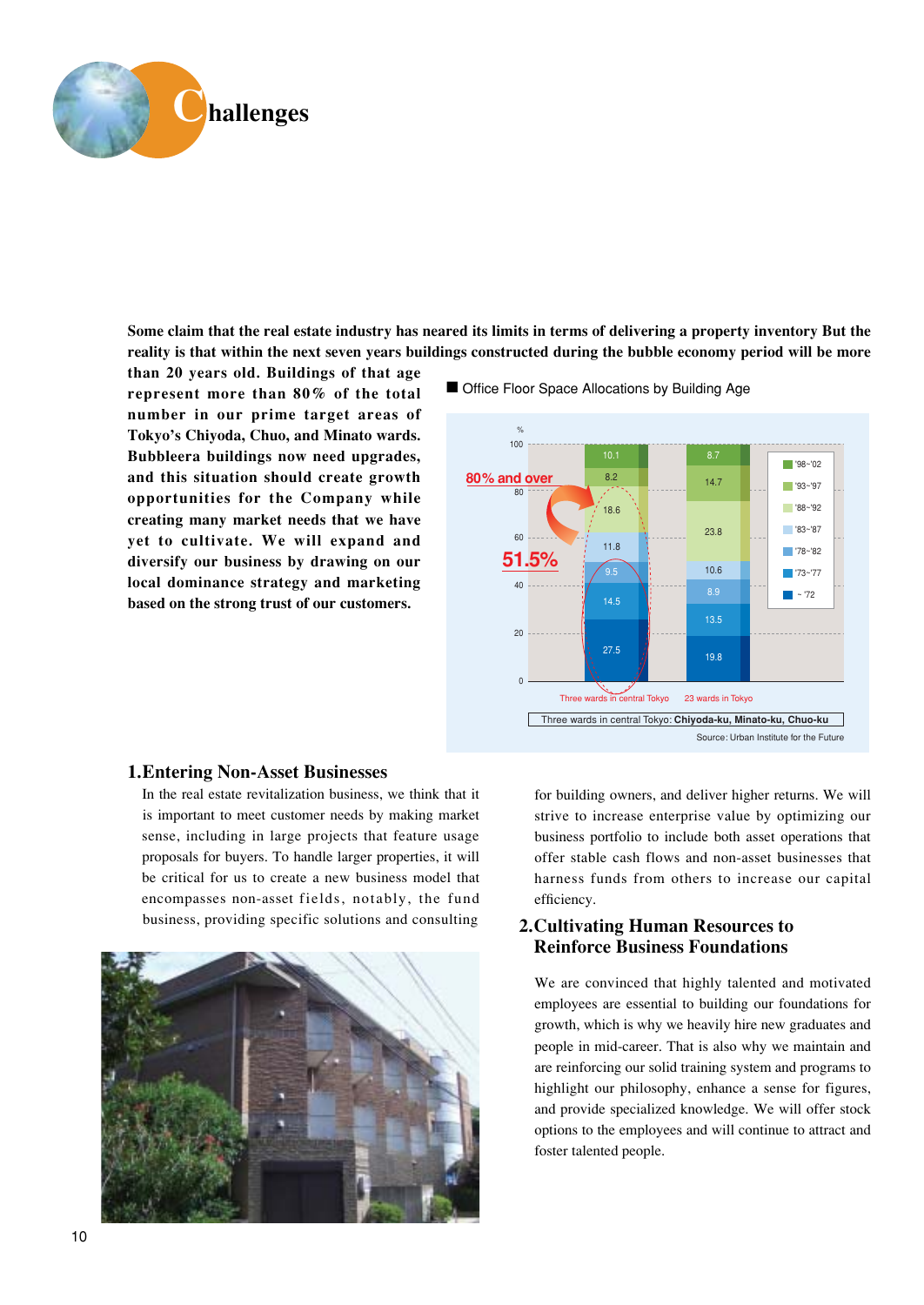**Reference** 

# **Specific Replanning Business Examples**



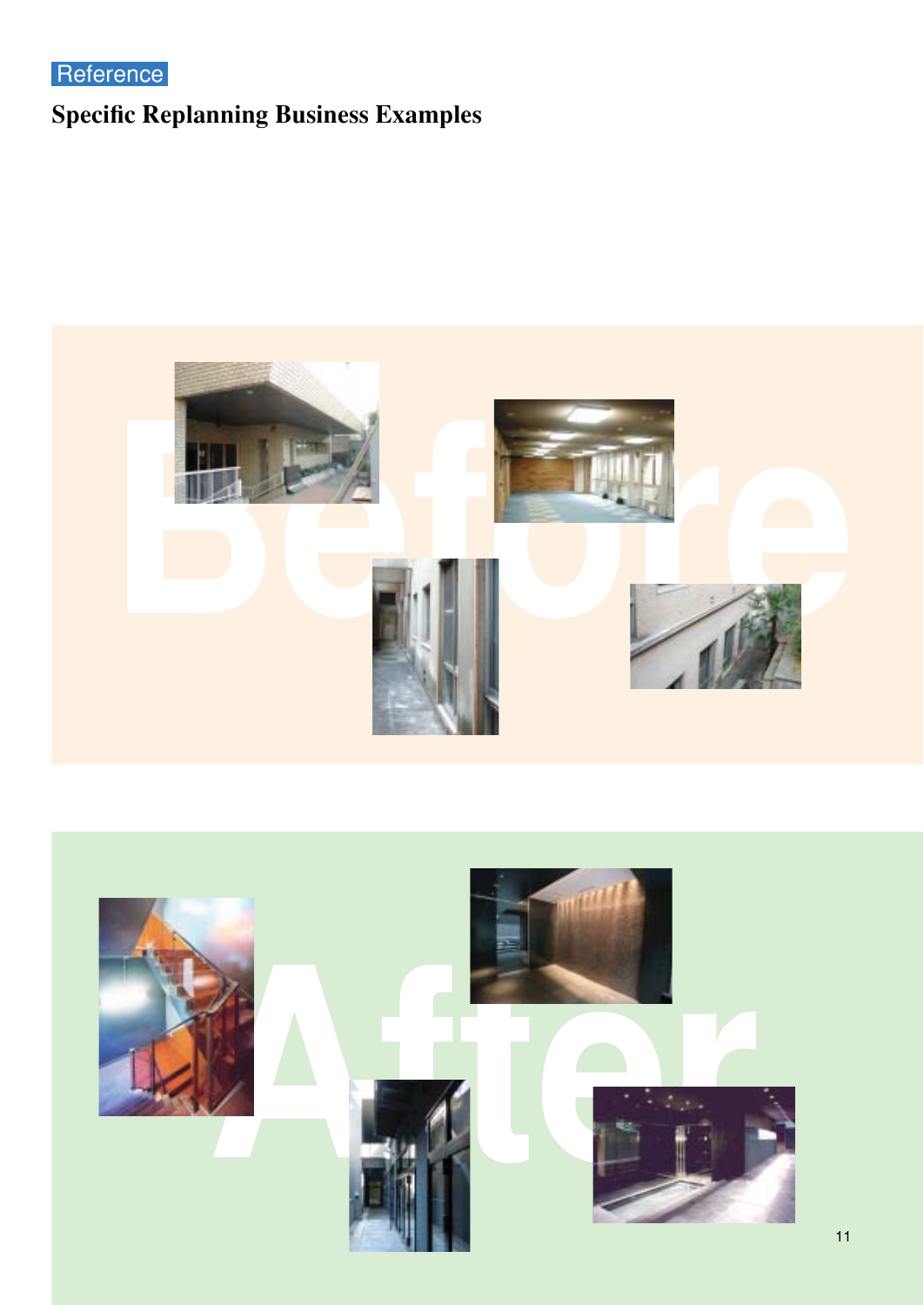

#### **1.Business Environment**

If changes occur in Japan's economic situation, the real estate situation or interest rates, it is possible that our company's performance would be affected by a contraction in the size of transactions in our company's business, or deterioration in business conditions.

#### **2.Replanning Business**

(1)In a financial situation in which interest rates rise in the future, or circumstances in which a rise in real estate prices causes a drop in the return on investment, our company's performance may be affected by the investment preferences of investors.

- (2)If fluctuations in the financial situation cause changes in the lending stance of financial institutions, hindering financing planned by our company, the development of the replanning business and our company's performance may be affected.
- (3)In the replanning business, sales and the cost of sales sold are recorded at the time of sale of a property. Moreover, the value of each transaction is higher than revenues from other brokerage commissions. Therefore, fluctuations in the timing and amount of purchases and sales may impact on our company's performance.

#### **3.The State of Competition**

Our company's business comprises the replanning business, building leasing business, commercial real estate trading and rental brokerage business, property management business, construction planning business, real estate securitization business and asset management business. Our business is characterized by providing an integrated service relating to commercial real estate which organically links each of these businesses. However, it is possible that competition may intensify in the acquisition of properties for the replanning business in the future. We are working to differentiate ourselves from our competitors in a bid to address this risk, but if we are unable to maintain our competitive advantage, our company's performance may be affected.

#### **4.Reliance on President Tomoaki Horiguchi**

Tomoaki Horiguchi, our company's president, started up our company's core business of replanning based on a wealth of experience in the real estate trading and rental brokerage business, and as the CEO of the company's management, he plays an important role in determining and promoting corporate strategies and business strategies.

As a consequence, our company is working to put in place a management framework by bolstering our management team to avoid excessive reliance on Mr. Horiguchi, but there is still a high degree of reliance on Mr. Horiguchi, so if for some reason Mr. Horiguchi wa hindered from performing his duties as a manger, our company's performance and the promotion of our business may be affected.

#### **5.Statutory Regulations**

Our company's business is subjected to statutory regulations according to the Law Regulating Housing Sites Development, Architects Law, Construction Industry Law, Law on Appraisal of Real Estate, and Real Estate Investment Advisory Business Registration Regulations, and has obtained the relevant approval.

The terms of validity for the permits and licenses relating to our company's core operations, and the existence of grounds for their cancellation, are shown below. Although currently there are no grounds for cancellation of these permits or licenses, in the unlikely event that such grounds were to occur in the future, it may cause a great impact on our company's business activities.

Our company's business may also be affected should any of these articles of related legislation be abolished in the future, or should new statutory regulations be put in place.

| Type of License, Permit,<br>Registration, etc.                          | <b>Term of Validity</b>                   | <b>Related Legislation</b><br><b>Type</b>                                                                                      |                                                                                       | <b>Issuer of</b><br>Registration, etc.               | Existence of<br>Grounds for<br>Cancellation |
|-------------------------------------------------------------------------|-------------------------------------------|--------------------------------------------------------------------------------------------------------------------------------|---------------------------------------------------------------------------------------|------------------------------------------------------|---------------------------------------------|
| License to trade in<br>housing sites                                    | December 29, 2004 to<br>December 28, 2009 |                                                                                                                                | Law Regulating<br><b>Housing Sites</b><br>Development                                 | Minister of Land,<br>Infrastructure and<br>Transport | <b>Yes</b>                                  |
| General construction<br>industry permit                                 | January 10, 2002 to<br>January 9, 2007    | Interior finishing work<br>business                                                                                            | Construction Industry<br>Law                                                          | Prefectural Governor                                 | Yes                                         |
| General construction<br>industry permit                                 | September 5, 2002 to<br>September 4, 2007 | Construction work<br>business.<br>Carpentry work business,<br>Roofing workbusiness,<br>Tiles, brick and block work<br>business | Construction Industry<br>Law                                                          | Prefectural Governor                                 | Yes                                         |
| First-class architects office<br>registration                           | January 10, 2007                          |                                                                                                                                | Architects Law                                                                        | Prefectural Governor                                 | Yes                                         |
| <b>Real Estate Appraiser</b><br>Registration                            | February 7, 2003 to<br>February 6, 2008   |                                                                                                                                | Law on Appraisal of<br><b>Real Estate</b>                                             | Prefectural Governor                                 | <b>Yes</b>                                  |
| <b>General Real Estate</b><br><b>Investment Advisor</b><br>Registration | November 3, 2004 to<br>November 2, 2009   |                                                                                                                                | Real Estate Investment<br><b>Advisory Business</b><br><b>Registration Regulations</b> | Minister of Land.<br>Infrastructure and<br>Transport | Yes.                                        |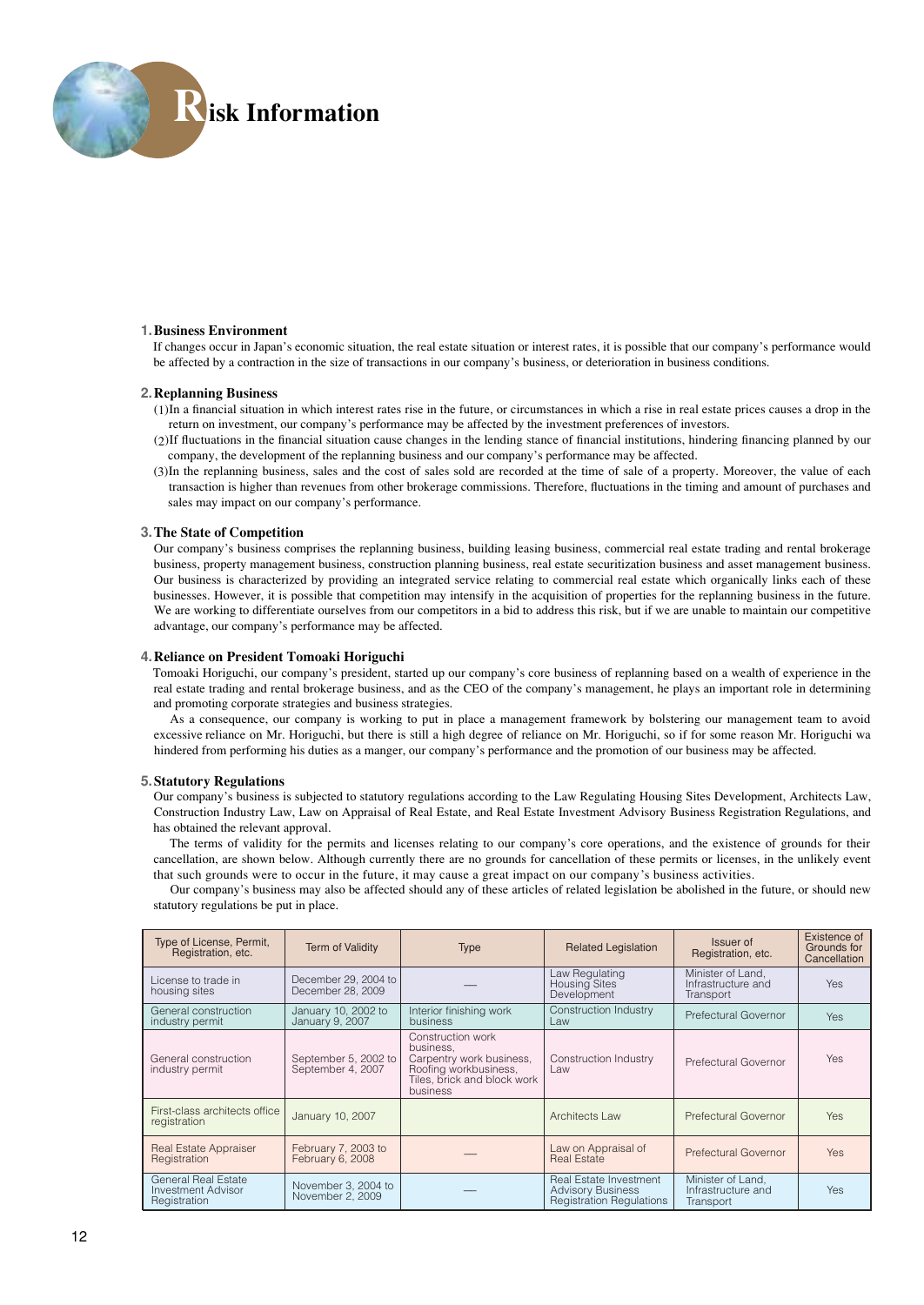

#### **1.Basic Approach to Corporate Governance**

In a bid to make accurate and rapid management decisions, our company is working to enhance the current board of directors and strengthen the function of auditors to improve transparency and impartiality of management, while emphasizing the profits of stakeholders in the company, and we regard improving shareholder value continuously over the long term as an extremely important issue. Not only top management but all employees of the company have a strong awareness of compliance and we regard its practice as an issue of the greatest importance.

#### **2.Enactment of Corporate Governance Policies**

(1)Management Structures Relating to the Company's Management Decision Making, Execution and Surveillance and Other Corporate Governance Frameworks

Our company has adopted an auditor system, and has not established a number of different committees (audit, remuneration, nomination, etc.). Currently the company has five directors, and there are no outside directors. In addition, one of the two auditors is an outside auditor, who is engaged on a part-time basis. As internal control, an internal audit office which answers directly to the president carries out audits regularly. Audits are carried out with the internal audit office cooperating with the full-time auditor. In addition, the company has concluded an advisory agreement with a lawyer, and we receive advice concerning compliance and other issues as necessary.

Accounting audits are commissioned to BDO Sanyu & Co., and rather than relying on end-of-year audits, audits are carried out through the entire year.

We also obtain advice from consultant tax accountants to ensure compliance concerning taxation issues.

Remuneration paid to auditors and directors in the current fiscal year, together with the details of auditors' remuneration, are shown below.

#### (Nature of Directors' Remuneration)

|                  |                                                   | Number of people | Amount of Remuneration<br>(thousands of yen) |
|------------------|---------------------------------------------------|------------------|----------------------------------------------|
| <b>Directors</b> | <b>Remuneration</b><br>(Outside director)         |                  | 80,850<br>(150)                              |
|                  | Directors bonuses by appropriation of<br>earnings |                  | 7.000                                        |
| Auditors         | Remuneration<br>(Outside director)                |                  | 7,380<br>(1,200)                             |

Note: The one outside director resigned effective from the conclusion of the fixed general meeting held on June 25, 2004.

(Nature of Auditors Remuneration)

|                                                                                                             | Relating to closing of accounts this fiscal year<br>(thousands of yen)<br>(July 1, 2004 to June 30, 2005) |
|-------------------------------------------------------------------------------------------------------------|-----------------------------------------------------------------------------------------------------------|
| Remuneration based on duties stipulated in Article 2, Paragraph 1 of the<br>Certified Public Accounting Law | 14.800                                                                                                    |

Note: there is no remuneration other than that outlined above.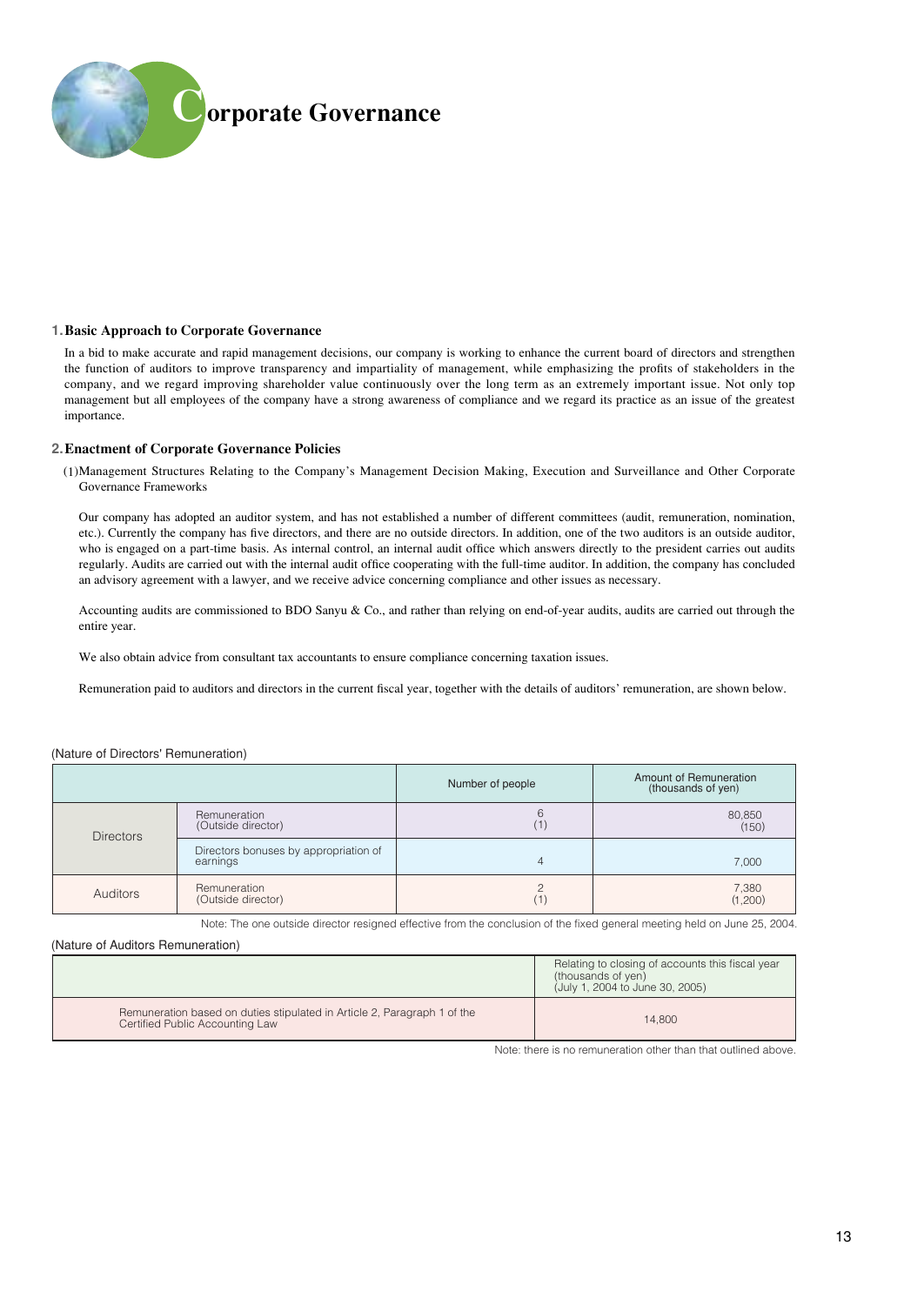(2) Overview of Personal Relationships, Capital Relationships, Business Connections and Other Interests Between Company and Company's Outside Auditors

Outside auditor Mitsuo Terauchi has 10 shares in our company as at the end of this fiscal year, but there are no personal relationships or business relationships.

At the fixed general meeting held on June 29, 2005, outside auditor Mitsuo Terauchi resigned, and Kazuaki Fukiage was newly appointed, and there are no conflicts of interest in terms of personal relationships, capital relationships, business relationships or any other areas.

(3) Efforts to Enhance Corporate Governance over the Past Year

Management meetings attended by all executive directors and management personnel at section head level or higher are held once each month, in order to promote the timely exchange of information and communication in all aspects such as communicating and improving awareness of policies, verifying operating results, and identifying problem areas. Moreover, Leadership Meetings for all executive directors and all management personnel, and Weekly Report Meetings for each business are held on a weekly basis to promote timely exchange of information and communication in all aspects, including reporting of the business situation, communication and improved awareness of policies, and identification of problem areas.

In response to the heightened interest in disclosure of corporate information, to improve the transparency of management and to achieve speedy management, since the third quarter of the year ended March 2005 we have been disclosing an overview of financial standing and performance on a quarterly basis.

We are also committed to the active and impartial disclosure of information through disclosure of IR information on our website, the distribution of news releases as necessary, and corporate presentations for investors.

#### **3.Deployment and Operation of Internal Management Framework**

Our company is committed to strengthening corporate governance by striving to bolster our internal management framework and by deploying a mobile and flexible organizational framework.

With regard to our internal control organization, the Internal Audit Office, which answers directly to the president, carries out internal audits as necessary to ensure that our company's operations comply with legal and internal regulations, and that they are carried out in a legal and appropriate manner. The Internal Audit Office reports audit results promptly to the president, and based on these reports, points where improvements can be made are pointed out to each division in a bid to improve the quality and efficiency of operations.

With regard to the placement of the management division, the Business Planning Office, which carries out company-wide budget and performance management, and the IR Office, which is engaged in IR operations, are divisions which report directly to the president. In addition, the General Affairs Division, which comprises the General Affairs Section which carries out general affairs and personnel affairs, the Accounting Section, which is engaged in accounting and finance operations, and the Information Systems Section, which is responsible for information systems, carries out internal management and control across the entire division.

Internal regulations are revised and put in place in immediate response to amendments in related legislation and changes in the state of internal control.

#### (Efforts to Enhance Internal Control Framework Over the Past Year)

In response to the Personal Information Protection Law enacted in April 2005, the company has started to put in place a protection framework, by carrying out education and training for directors. We are also engaged in on-going activities to improve awareness in order to prevent insider trading.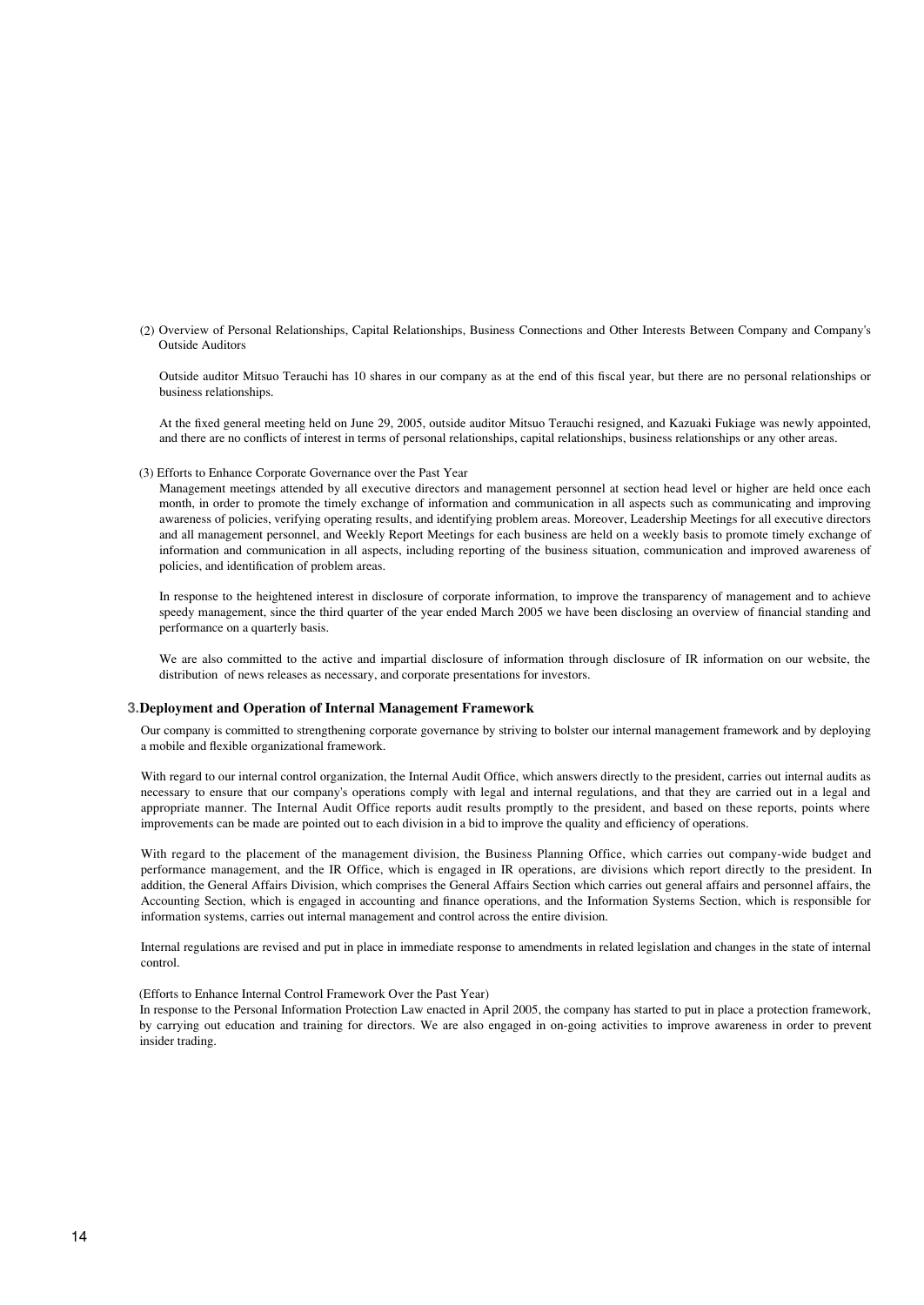# Financial Section



# **Contents**

| Analysis of Financial Position and Performance | 16  |
|------------------------------------------------|-----|
| <b>Balance Sheets</b>                          | 18  |
| <b>Statements of Income</b>                    | 20  |
| <b>Statements of Shareholders' Equity</b>      | 21  |
| <b>Statements of Cash Flows</b>                | 22. |
| <b>Notes to Financial Statements</b>           | 24  |
| <b>Independent Auditors' Report</b>            | 30  |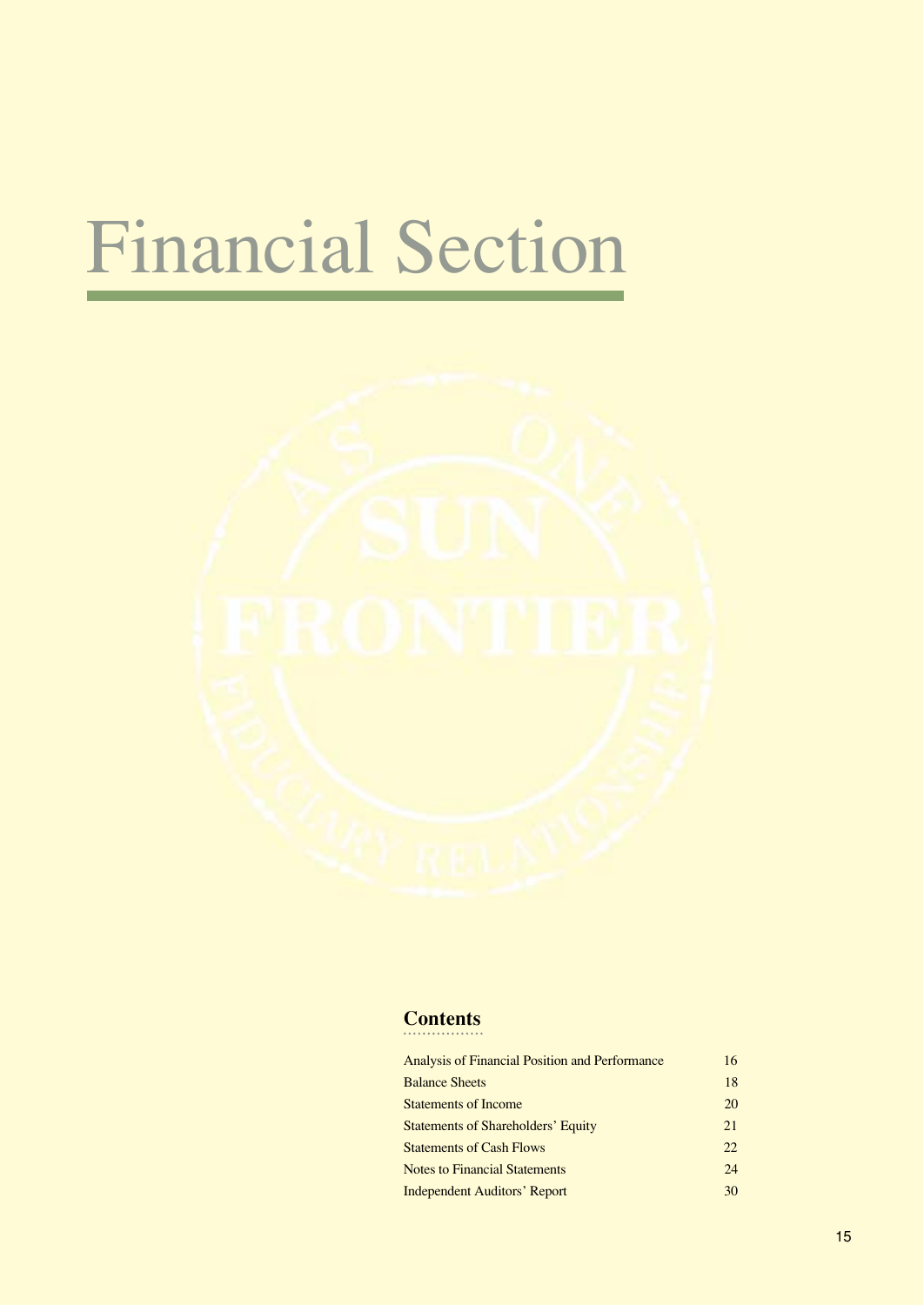# **Analysis of Financial Position and Performance**

#### **1. Financial Position**

At the end of fiscal 2005, current assets were ¥8,166,894 thousand, up ¥3,883,167 thousand from a year earlier, reflecting increases in inventory. Cash and cash equivalents rose ¥1,962,285 thousand, to ¥3,029,376 thousand.

Property and equipment rose ¥1,469,725 thousand, to ¥4,014,484 thousand, owing to acquisitions of real estate for leasing, the relocation of headquarters, and investments in software to strengthen the Company's infrastructure.

At the close of the term, total liabilities were up ¥3,697,599 thousand, at ¥9,347,962 thousand. This growth stemmed from a rise in short-term loans to acquire inventory and bond issues to fund purchases of buildings for leasing. Total shareholders' equity increased ¥1,655,294 thousand, to ¥2,833,416 thousand, mainly because of higher net income, additions to common stock through a public offering, and a rise in additional paid-in capital.

Shareholders' equity per share thus expanded ¥72,702.53, to ¥134,327.57.

The solid performance of our replanning business, our registration with the Japan Securities Dealers Association in November 2004, and our listing on JASDAQ in the following month made it easier for us to raise funds. As a result of inventory acquisitions and the completion of a purchase of a building for leasing, total assets at year-end were up ¥5,352,893 thousand, at ¥12,181,378 thousand.

#### **2. Performance**

In fiscal 2005, net sales climbed ¥2,757,039 thousand, or 55.1%, to ¥7,760,982 thousand. Sales in the real estate revitalization field gained 59.8%, to ¥6,295,263 thousand, while sales in the real estate services field improved 37.6%, to ¥1,465,719 thousand. The rise for the real estate revitalization business was due to a 63.9% increase in sales for the replanning business, to ¥5,573,655 thousand, and a 26.3% climb in sales for the building leasing business, to ¥541,607 thousand.

Replanning accounted for 74.1% of net sales, up 4.0 percentage points, reflecting the integration of in-house operations, which allowed us to handle larger projects. After boosting staff levels, brokerage business sales gained 50.5%, to ¥1,053,166 thousand.

The cost of sales increased in line with the expanded scale of our replanning business. Including building lease operations, the real estate revitalization business accounted for 70.5% of costs, up 1.5 percentage point from a year earlier. Real estate services represented 23.9% of costs, down 3.6 percentage points, owing to growth in brokerage operations.

Gross profit therefore increased ¥979,062 thousand, to ¥2,972,112 thousand, although the gross margin declined 1.5 percentage points, to 38.3%.

Selling, general and administrative expenses increased ¥280,523 thousand, to ¥1,359,799 thousand. These expenses accounted for 17.5% of net sales, down 4.0 percentage points, however, reflecting higher revenues. Operating income gained ¥698,539 thousand, or 76.4%, to ¥1,612,313 thousand. The operating income ratio improved 2.5 percentage points, to 20.8%. Other expenses increased ¥624,770 thousand, or

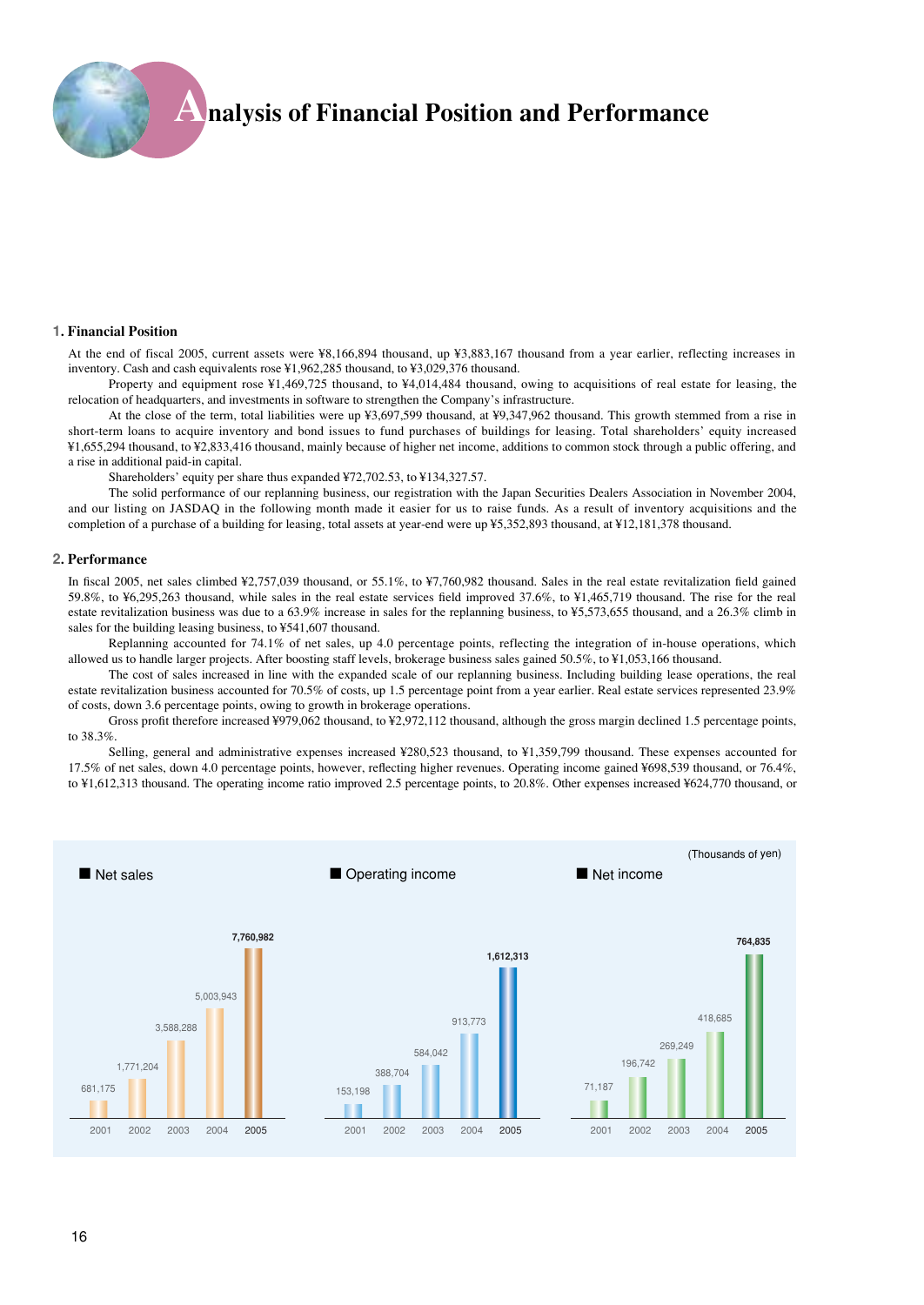78.9%, to ¥1,416,235 thousand. After factoring in the costs of issuing bonds, new shares, and listing preparations and extraordinary earnings and expenses, net income before income taxes was up ¥624,770 thousand, or 78.9%, at ¥1,416,235 thousand.

Net income therefore improved ¥346,150 thousand, or 82.7%, to ¥764,835 thousand. The return on sales was 9.8%, up 1.4 percentage point. Net income per share was ¥38,141.45. The return on equity was 38.1%, and the ordinary return on assets was 15.1%.

#### **3. Cash Flow Analysis**

At year-end, cash and cash equivalents were ¥1,196,062 thousand, up 465.4% from the close of the previous term, at ¥1,453,073 thousand. This stemmed from the contribution of ¥1,416,235 thousand in net income and a rise in proceeds from borrowing, which offset an increase in inventories owing to replanning property acquisitions in the real estate revitalization business and a rise in property and equipment as a result of the acquisition of the building for leasing.

Net cash used in operating activities was ¥519,267 thousand, down 25.9%. This was due largely to a rise of ¥1,866,091 thousand in inventories from replanning property acquisitions and ¥492,327 thousand in income taxes, which outweighed income before income taxes of ¥1,416,235 thousand, depreciation of ¥83,932 thousand, and a ¥210,509 thousand increase in security deposits received.

Net cash used in investing activities was ¥2,290,048 thousand, up 70.2%. This was due primarily to ¥1,288,433 thousand in property and equipment purchases, largely to buy the building for leasing, and ¥1,261,723 thousand in outlays for time deposits, which offset ¥536,000 thousand in proceeds from time deposit reimbursements.

Net cash provided by financing activities was ¥4,005,378 thousand, up 151.6%. The main factors here were a net increase of ¥1,836,000 thousand in short-term borrowings, ¥1,735,000 thousand in proceeds from long-term borrowings, ¥1,086,000 thousand in proceeds from issuance of bond, and ¥921,226 thousand in proceeds from the issuance of common stock, which outweighed ¥1,434,840 thousand in the repayment of long-term borrowings.

The Company primarily requires funding to acquire inventory for its real estate revitalization business, and covers this demand through short-term borrowings from banks. The average period of a replanning project is six months, with the Company repaying loans on these projects upon swiftly selling replanning properties. We thus have a structure in which cash used in operating activities thus expands while operating results improve, which means that acquisitions are rising toward next fiscal year. Another factor to consider is that in the real estate industry property sales are heaviest in March. Also, during the year under review time deposit outlays that are part of cash flows from investing activities were ¥1,261,723 thousand. This had nothing to do with the rise in borrowings, as we have long deposited surplus cash with financial institutions. We use inventories and not deposits to secure short-term borrowings for property acquisitions.

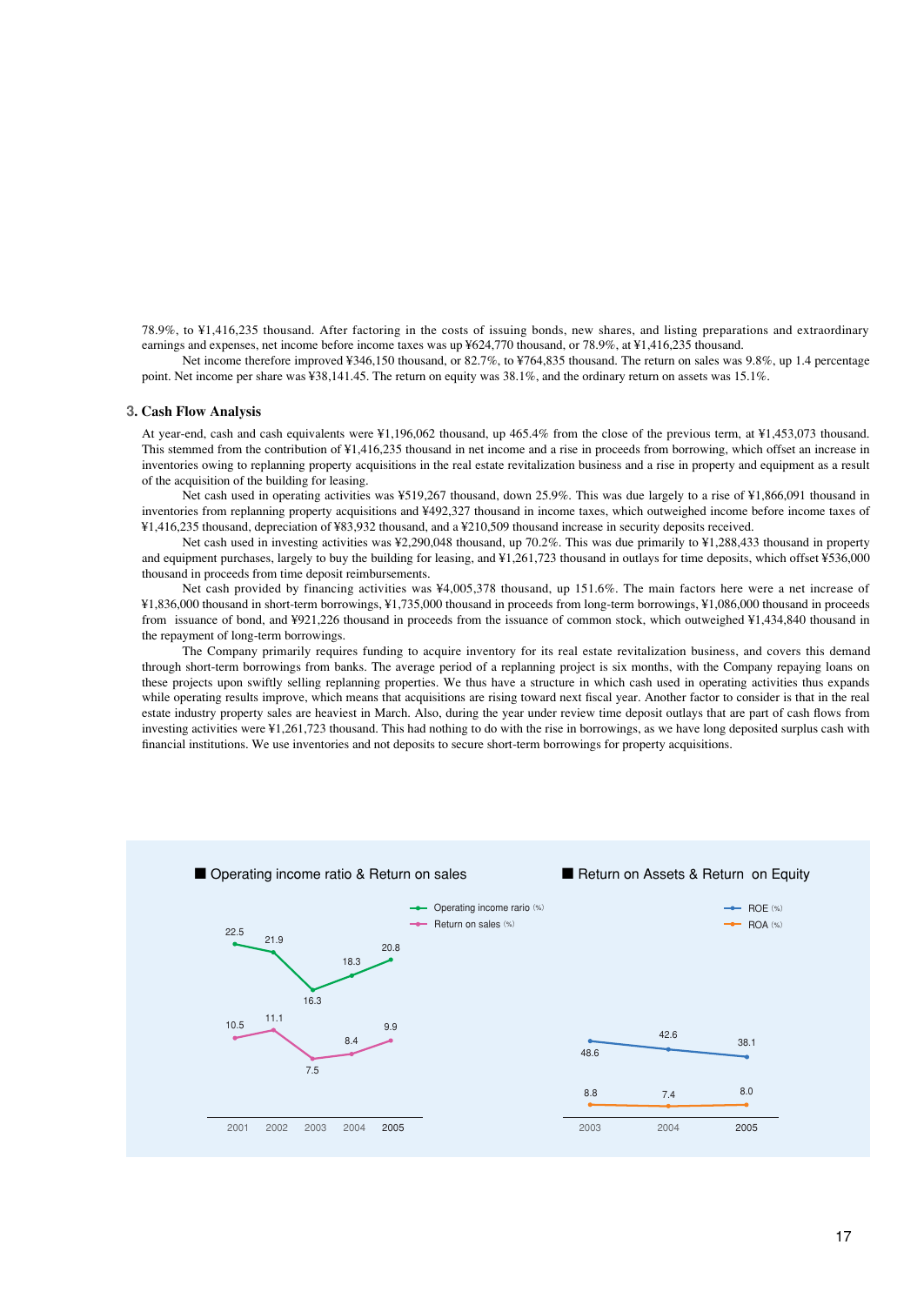# **Financial Statements**

# Sun Frontier Fudousan Co., Ltd. **Balance Sheets**

| As of March 31, 2004 and 2005           |            |                  | Thousands of<br>U.S. dollars |  |
|-----------------------------------------|------------|------------------|------------------------------|--|
|                                         |            | Thousands of yen |                              |  |
|                                         | 2004       | 2005             | 2005                         |  |
| <b>ASSETS</b>                           |            |                  |                              |  |
| <b>Current assets:</b>                  |            |                  |                              |  |
| Cash and bank deposits                  | ¥1,067,090 | ¥3,029,376       | \$28,209                     |  |
| Accounts receivable - trade             | 68,483     | 120,580          | 1,123                        |  |
| Real estate held for sale (Note 4)      | 542,799    | 1,936,893        | 18,036                       |  |
| Real estate under construction (Note 4) | 2,487,850  | 2,937,569        | 27,354                       |  |
| <b>Supplies</b>                         |            | 3,270            | 30                           |  |
| Advances paid                           |            | 656              | 6                            |  |
| Prepaid expenses                        | 33,564     | 41,490           | 386                          |  |
| Deferred tax assets (Note 9)            | 59,282     | 80,603           | 751                          |  |
| Other current assets                    | 26,025     | 18,923           | 176                          |  |
| Allowance for doubtful accounts         | (1,370)    | (2, 470)         | (23)                         |  |
| Total current assets                    | 4,283,726  | 8,166,894        | 76,049                       |  |
| <b>Property and equipment (Note 3)</b>  | 2,291,706  | 3,527,683        | 32,849                       |  |
| <b>Intangible assets</b>                | 31,048     | 30,053           | 280                          |  |
| <b>Investments and other assets:</b>    |            |                  |                              |  |
| Investment securities (Note 5)          | 4,710      | 5,496            | 51                           |  |
| Capital contributions                   | 6,010      | 6,010            | 56                           |  |
| Investments in an affiliate             |            | 80,000           | 745                          |  |
| Long-term loans to employees            | 1,312      | 937              | 9                            |  |
| Bankruptcy and delinquent receivables   | 355        | 1,870            | 17                           |  |
| Long-term prepaid expenses              | 8,908      | 14,368           | 134                          |  |
| Deferred tax assets (Note 9)            | 22,498     | 29,597           | 276                          |  |
| Security deposits                       | 84,774     | 265,579          | 2,473                        |  |
| Bank deposits over one year             | 77,500     | 37,000           | 345                          |  |
| Other assets                            | 16,292     | 16,990           | 158                          |  |
| Allowance for doubtful accounts         | (357)      | (1,101)          | (10)                         |  |
| Total investments and other assets      | 222,003    | 456,748          | 4,253                        |  |
| Total assets                            | ¥6,828,485 | ¥12,181,378      | \$113,431                    |  |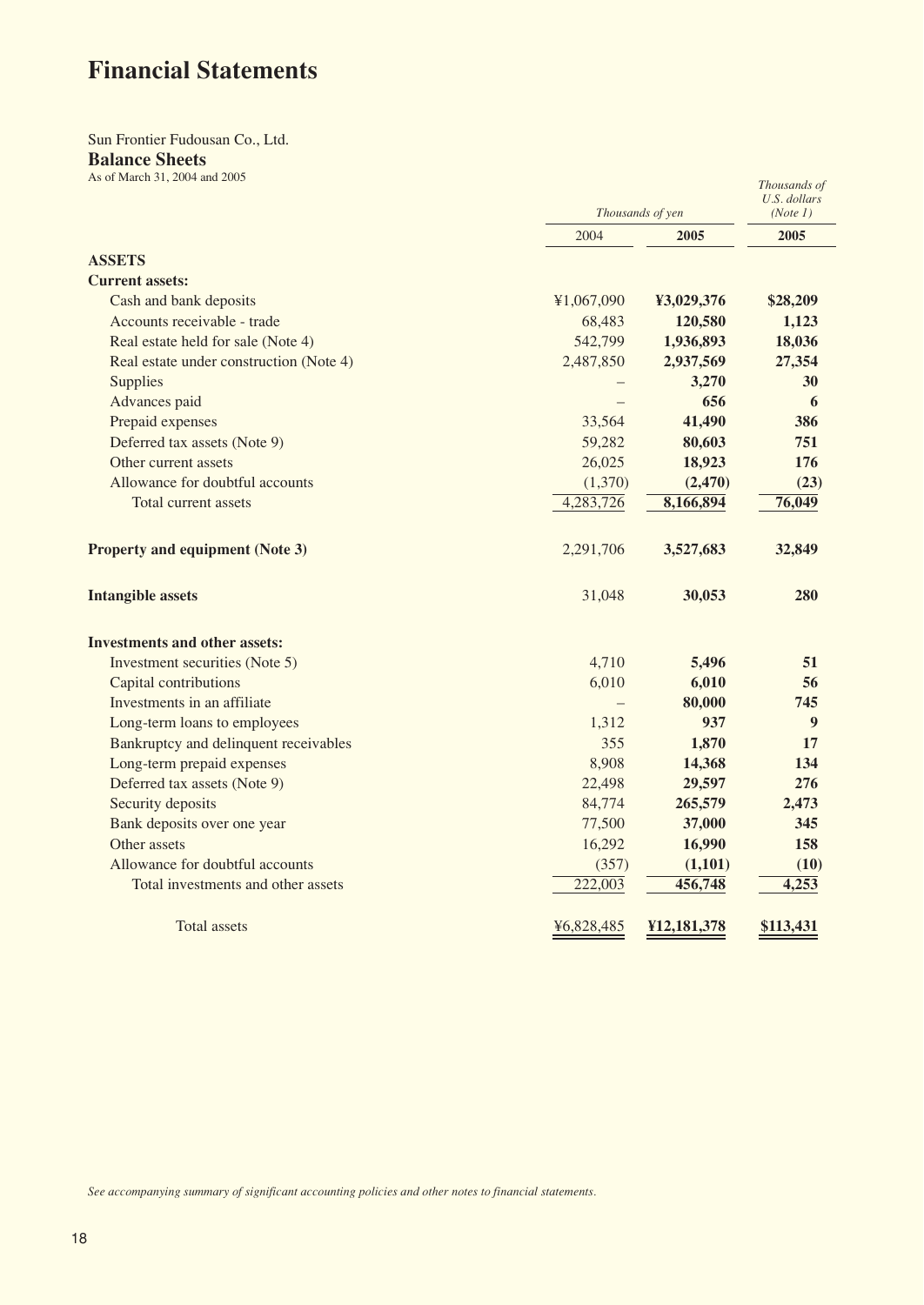|                                                        | Thousands of yen |                    | Thousands of<br>U.S. dollars<br>(Note 1) |
|--------------------------------------------------------|------------------|--------------------|------------------------------------------|
|                                                        | 2004             | 2005               | 2005                                     |
| <b>LIABILITIES AND SHAREHOLDERS' EQUITY</b>            |                  |                    |                                          |
| <b>Current liabilities:</b>                            |                  |                    |                                          |
| Accounts payable - trade                               | ¥ $126,616$      | 122,189<br>¥       | 1,138<br>\$                              |
| Short-term borrowings (Notes 4 and 6)                  | 2,183,000        | 4,019,000          | 37,424                                   |
| Current portion of long-term debts (Notes 4 and 6)     | 325,900          | 1,811,800          | 16,871                                   |
| Accounts payable                                       | 56,795           | 85,568             | 797                                      |
| <b>Accrued expenses</b>                                | 30,406           | 41,970             | 391                                      |
| Income taxes payable                                   | 288,067          | 488,344            | 4,547                                    |
| Consumption taxes payable                              |                  | 23,263             | 217                                      |
| Advances received                                      | 48,012           | 96,958             | 903                                      |
| Deposits received                                      | 66,873           | 76,712             | 714                                      |
| Accrued bonuses for employees                          | 33,945           | 35,545             | 331                                      |
| Construction warranty reserve                          |                  | 13,100             | 122                                      |
| Other current liabilities                              |                  | 1,066              | 10                                       |
| <b>Total current liabilities</b>                       | 3,159,617        | 6,815,519          | 63,465                                   |
| <b>Long-term liabilities:</b>                          |                  |                    |                                          |
| Long-term debts (Notes 4 and 6)                        | 2,081,500        | 1,895,760          | 17,653                                   |
| Reserve for directors' retirement benefits             | 45,258           | 62,186             | 579                                      |
| Security deposits received                             | 363,987          | 574,496            | 5,350                                    |
| Total long-term liabilities                            | 2,490,745        | 2,532,443          | 23,582                                   |
| <b>Total liabilities</b>                               | 5,650,363        | 9,347,962          | 87,047                                   |
|                                                        |                  |                    |                                          |
| <b>Shareholders' equity</b>                            |                  |                    |                                          |
| Common stock, 72,712 and 76,000 shares authorized,     |                  |                    |                                          |
| 19,004 and 21,004 shares issued and outstanding        |                  |                    |                                          |
| in 2004 and 2005, respectively                         | 108,650          | 491,150            | 4,574                                    |
| Additional paid-in capital<br><b>Retained earnings</b> |                  | 552,500            | 5,145                                    |
|                                                        | 1,068,902        | 1,788,730          | 16,656<br>10                             |
| Net unrealized holding gain on securities              | 569<br>1,178,122 | 1,035<br>2,833,416 | 26,384                                   |
| Total shareholders' equity                             | ¥6,828,485       |                    | \$113,431                                |
| Total shareholders' equity and liabilities             |                  | ¥12,181,378        |                                          |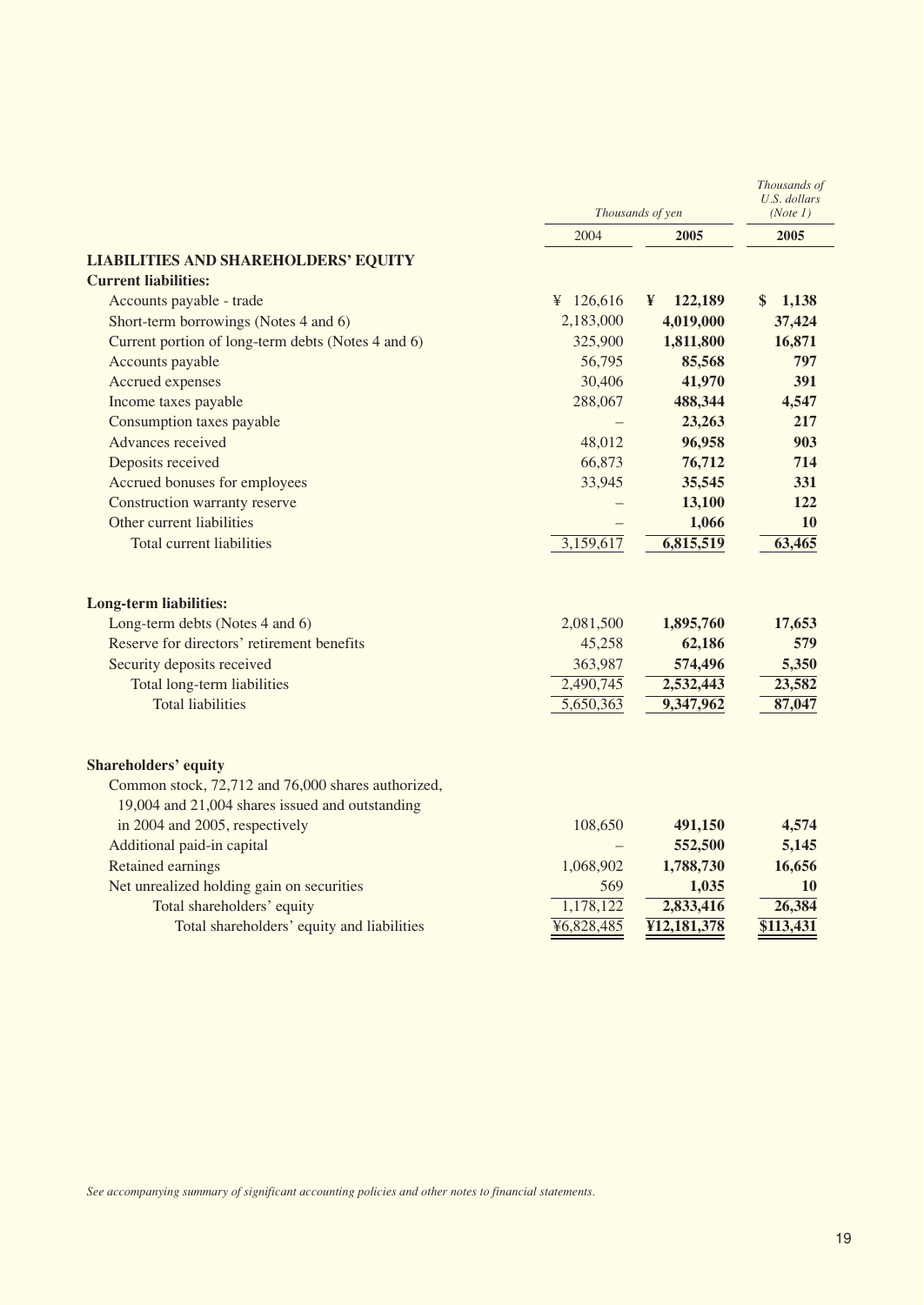# Sun Frontier Fudousan Co., Ltd.

# **Statements of Income**

For the years ended March 31, 2004 and 2005

| For the years ended March 31, 2004 and 2005                     |              | Thousands of yen | Thousands of<br>U.S. dollars<br>(Note 1) |
|-----------------------------------------------------------------|--------------|------------------|------------------------------------------|
|                                                                 | 2004         | 2005             | 2005                                     |
| <b>Net sales</b>                                                | ¥5,003,943   | ¥7,760,982       | \$472,269                                |
| <b>Costs of sales</b>                                           | 3,010,892    | 4,788,870        | 44,593                                   |
| Gross profit                                                    | 1,993,050    | 2,972,112        | 27,676                                   |
| Selling, general and administrative expenses (Note 8)           | 1,079,276    | 1,359,799        | 12,662                                   |
| Operating income                                                | 913,773      | 1,612,313        | 15,014                                   |
| <b>Other Income (Expenses):</b>                                 |              |                  |                                          |
| Interest and dividend income                                    | 725          | 642              | 6                                        |
| Interest expenses                                               | (120, 294)   | (127, 635)       | (1,189)                                  |
| Revaluation gain (loss) from interest rate cap                  | 5,724        | (412)            | (4)                                      |
| Initial public offering expenses                                | (9,798)      | (19,960)         | (186)                                    |
| Gain (loss) on sale and disposal of property and equipment, net | 874          | (911)            | (8)                                      |
| Provision to construction warranty reserve for previous year    |              | (3,878)          | (36)                                     |
| Expenses for relocation of offices                              |              | (16,964)         | (158)                                    |
| Other, net                                                      | 462          | (26,958)         | (251)                                    |
| Other expenses, net                                             | (122, 308)   | (196, 078)       | (1, 826)                                 |
| Income before income taxes                                      | 791,465      | 1,416,235        | 13,188                                   |
| <b>Income taxes (Note 9):</b>                                   |              |                  |                                          |
| Current                                                         | 408,486      | 680,139          | 6,333                                    |
| Deferred                                                        | (35,705)     | (28,740)         | (268)                                    |
|                                                                 | 372,780      | 651,399          | 6,066                                    |
| Net income                                                      | ¥<br>418,685 | ¥<br>764,835     | 7,122                                    |

|                                             |            | Yen           | U.S. dollars<br>(Note 1) |
|---------------------------------------------|------------|---------------|--------------------------|
| Net income per share:                       |            |               |                          |
| <b>Basic</b>                                | ¥21,663.08 | ¥38,141.45    | \$355.17                 |
| <b>Diluted</b>                              |            | 38,006.66     | 353.91                   |
| Cash dividends per share                    | 2,000.00   | 2,000.00      | 18.62                    |
|                                             |            | <b>Shares</b> |                          |
| <b>Weighted average shares outstanding:</b> |            |               |                          |
| <b>Basic</b>                                | 19,004     | 19,738        |                          |
| Diluted                                     |            | 19,808        |                          |
|                                             |            |               |                          |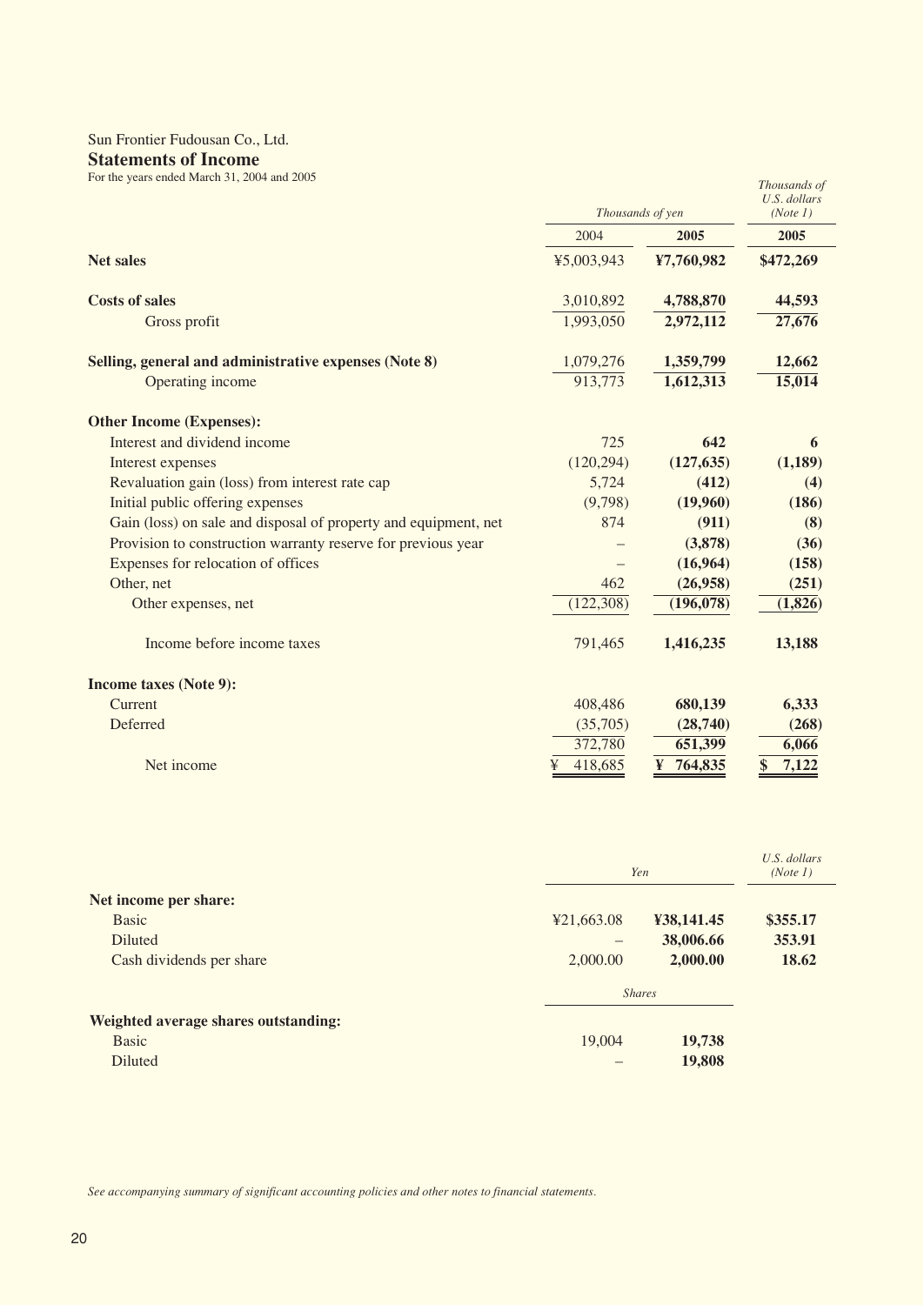## Sun Frontier Fudousan Co., Ltd. **Statements of Shareholders' Equity** For the years ended March 31, 2004 and 2005

|                                     | Thousands of yen                                        |                        |                                  |                      |                                                       |                                  |
|-------------------------------------|---------------------------------------------------------|------------------------|----------------------------------|----------------------|-------------------------------------------------------|----------------------------------|
|                                     | Number of<br>Shares of<br>Common<br><b>Stock Issued</b> | Common<br><b>Stock</b> | Additional<br>Paid-in<br>Capital | Retained<br>Earnings | Unrealized<br>Holding (Loss)<br>Gain on<br>Securities | Total<br>Shareholders'<br>Equity |
| <b>Balance as of March 31, 2003</b> | ¥19,004                                                 | ¥108,650               | ¥                                | 678,434<br>¥         | ¥ $(113)$ ¥                                           | 786,970                          |
| Net income                          |                                                         |                        |                                  | 418,685              |                                                       | 418,685                          |
| Cash dividends paid                 |                                                         |                        |                                  | (28,216)             |                                                       | (28, 216)                        |
| Change in net unrealized            |                                                         |                        |                                  |                      |                                                       |                                  |
| holding gain on securities          |                                                         |                        |                                  |                      | 682                                                   |                                  |
| <b>Balance as of March 31, 2004</b> | ¥19,004                                                 | ¥108,650               |                                  | ¥1,068,902           | 569<br>¥                                              | ¥1,178,122                       |
| Common stock issued under           |                                                         |                        |                                  |                      |                                                       |                                  |
| the spread-method                   | 2,000                                                   | 382,500                | 552,500                          |                      |                                                       | 935,000                          |
| Net income                          |                                                         |                        |                                  | 764,835              |                                                       | 764,835                          |
| Cash dividends paid                 |                                                         |                        |                                  | (38,008)             |                                                       | (38,008)                         |
| Bonuses to directors and            |                                                         |                        |                                  |                      |                                                       |                                  |
| statutory auditors                  |                                                         |                        |                                  | (7,000)              |                                                       | (7,000)                          |
| Change in net unrealized            |                                                         |                        |                                  |                      |                                                       |                                  |
| holding gain on securities          |                                                         |                        |                                  |                      | 466                                                   | 466                              |
| <b>Balance as of March 31, 2005</b> | ¥21,004                                                 | ¥491,150               | ¥552,500                         | ¥1,788,730           | ¥1,035                                                | ¥2,833,416                       |

|                                     | Thousands of U.S. dollars (Note 1) |                                  |                      |                                                       |                                  |
|-------------------------------------|------------------------------------|----------------------------------|----------------------|-------------------------------------------------------|----------------------------------|
|                                     | Common<br><b>Stock</b>             | Additional<br>Paid-in<br>Capital | Retained<br>Earnings | Unrealized<br>Holding (Loss)<br>Gain on<br>Securities | Total<br>Shareholders'<br>Equity |
| <b>Balance as of March 31, 2004</b> | \$1,012                            | \$                               | \$9,953              | \$5                                                   | \$10,971                         |
| Common stock issued under           |                                    |                                  |                      |                                                       |                                  |
| the spread-method                   | 3,562                              | 5,145                            |                      |                                                       | 8,707                            |
| Net income                          |                                    |                                  | 7,122                |                                                       | 7,122                            |
| Cash dividends paid                 |                                    |                                  | (354)                |                                                       | (354)                            |
| Bonuses to directors and            |                                    |                                  |                      |                                                       |                                  |
| statutory auditors                  |                                    |                                  | (65)                 |                                                       | (65)                             |
| Change in net unrealized            |                                    |                                  |                      |                                                       |                                  |
| holding gain on securities          |                                    |                                  |                      | $\overline{4}$                                        | $\overline{4}$                   |
| <b>Balance as of March 31, 2005</b> | \$4,574                            | \$5,145                          | \$16,656             | \$10                                                  | \$26,384                         |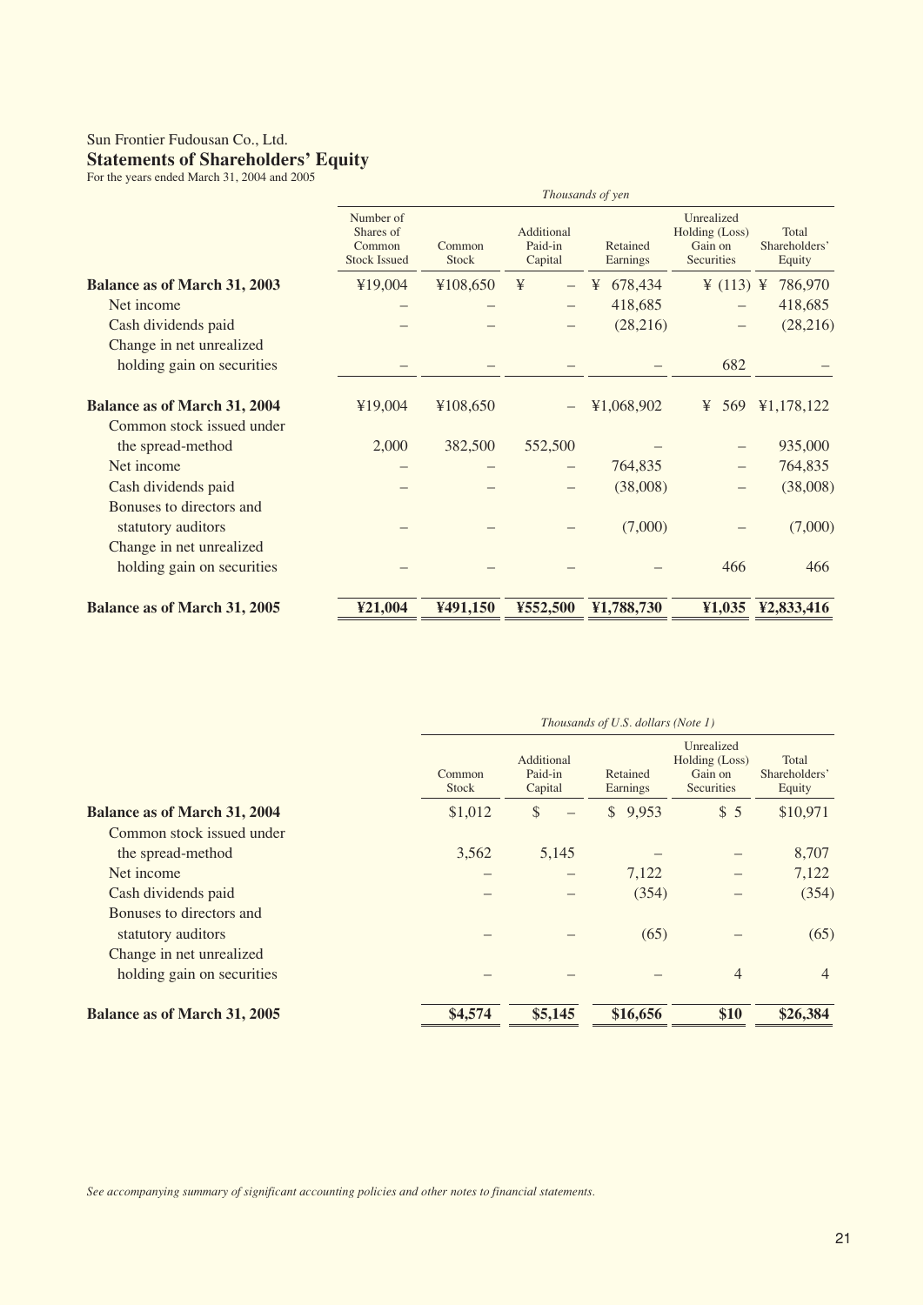# Sun Frontier Fudousan Co., Ltd.

# **Statements of Cash Flows**

For the years ended March 31, 2004 and 2005

|                                                                 | Thousands of yen         |             | U.S. dollars<br>(Note 1) |
|-----------------------------------------------------------------|--------------------------|-------------|--------------------------|
|                                                                 | 2004                     | 2005        | 2005                     |
| <b>Cash Flows from Operating Activities:</b>                    |                          |             |                          |
| Income before income taxes                                      | ¥ 791,465                | ¥1,416,235  | \$13,188                 |
| Adjustments to reconcile income before income taxes to          |                          |             |                          |
| net cash used in operating activities:                          |                          |             |                          |
| Depreciation and amortization                                   | 56,584                   | 83,932      | 782                      |
| Allowance for doubtful accounts                                 | 462                      | 1,844       | 17                       |
| Accrued bonuses for employees                                   | 6,425                    | 1,600       | 15                       |
| Reserve for directors' retirement benefits                      | 10,258                   | 16,928      | 158                      |
| Construction warranty reserve                                   |                          | 13,100      | 122                      |
| Interest and dividend income                                    | (725)                    | (642)       | (6)                      |
| Interest expenses                                               | 120,294                  | 127,635     | 1,189                    |
| Gain (loss) on sale and disposal of property and equipment, net | (874)                    | 911         | 8                        |
| Revaluation gain from interest rate cap                         | (5, 724)                 | 412         | $\overline{\mathbf{4}}$  |
| Expenses for relocation of offices                              |                          | 16,964      | 158                      |
| Accounts receivable - trade                                     | 11,458                   | (52,097)    | (485)                    |
| Inventories                                                     | (1,556,093)              | (1,866,091) | (17, 377)                |
| Advances paid                                                   | 54,086                   | (656)       | (6)                      |
| Prepaid expenses                                                | (12, 341)                | (9, 459)    | (88)                     |
| Accounts payable - trade                                        | 71,497                   | (4, 426)    | (41)                     |
| Accrued expenses                                                | 6,559                    | 6,165       | 57                       |
| Consumption tax payable                                         | (6, 143)                 | 23,263      | 217                      |
| Advances received                                               |                          | 48,945      | 456                      |
| Security deposits received                                      | 91,695                   | 210,509     | 1,960                    |
| Payment for directors' and statutory auditors' bonuses          |                          | (7,000)     | (65)                     |
| Other, net                                                      | 18,676                   | 62,723      | 584                      |
| Subtotal                                                        | (342, 435)               | 90,796      | 845                      |
| Interest and dividend received                                  | 725                      | 642         | 6                        |
| Interest paid                                                   | (121,680)                | (118, 379)  | (1,102)                  |
| Income taxes paid                                               | (237,690)                | (492, 327)  | (4, 584)                 |
| Net cash used in operating activities                           | (701,080)                | (519,267)   | (4,835)                  |
| <b>Cash Flows from Investing Activities:</b>                    |                          |             |                          |
| Payments for time deposits                                      | (763, 833)               | (1,261,723) | (11,749)                 |
| Proceeds from time deposits                                     | 345,751                  | 536,000     | 4,991                    |
| Purchases of property and equipment                             | (859, 928)               | (1,288,433) | (11,998)                 |
| Sales of property and equipment                                 | 2,011                    |             |                          |
| Purchases of intangible assets                                  | (22, 240)                | (5,950)     | (55)                     |
| Increase in investments in an affiliate                         |                          | (80,000)    | (745)                    |
| Payments for security deposits                                  | (54,244)                 | (180, 905)  | (1,685)                  |
| Other, net                                                      | 7,039                    | (9,035)     | (84)                     |
| Net cash used in investing activities                           | (1,345,444)              | (2,290,048) | (21, 325)                |
| <b>Cash Flows from Financing Activities:</b>                    |                          |             |                          |
| Proceeds from short-term borrowings                             | 1,141,000                | 1,836,000   | 17,097                   |
| Proceeds from long-term borrowings                              | 914,000                  | 1,735,000   | 16,156                   |
| Repayments of long-term borrowings                              | (435,080)                | (1,434,840) | (13,361)                 |
| Proceeds from issuance of bonds                                 |                          | 1,086,000   | 10,113                   |
| Payments for redemption of bonds                                | $\overline{\phantom{m}}$ | (100,000)   | (931)                    |
| Proceeds from issuance of common stock                          |                          | 921,226     | 8,578                    |
| Dividend paid                                                   | (28,216)                 | (38,008)    | (354)                    |
| Net cash provided by financing activities                       | 1,591,703                | 4,005,378   | 37,297                   |
| Net (decrease) increase in cash and cash equivalents            | (454, 821)               | 1,196,062   | 11,138                   |
| Cash and cash equivalents at beginning of period                | 711,833                  | 257,011     | 2,393                    |
| Cash and cash equivalents at end of period                      | ¥ $257,011$              | ¥1,453,073  | \$13,531                 |

*Thousands of*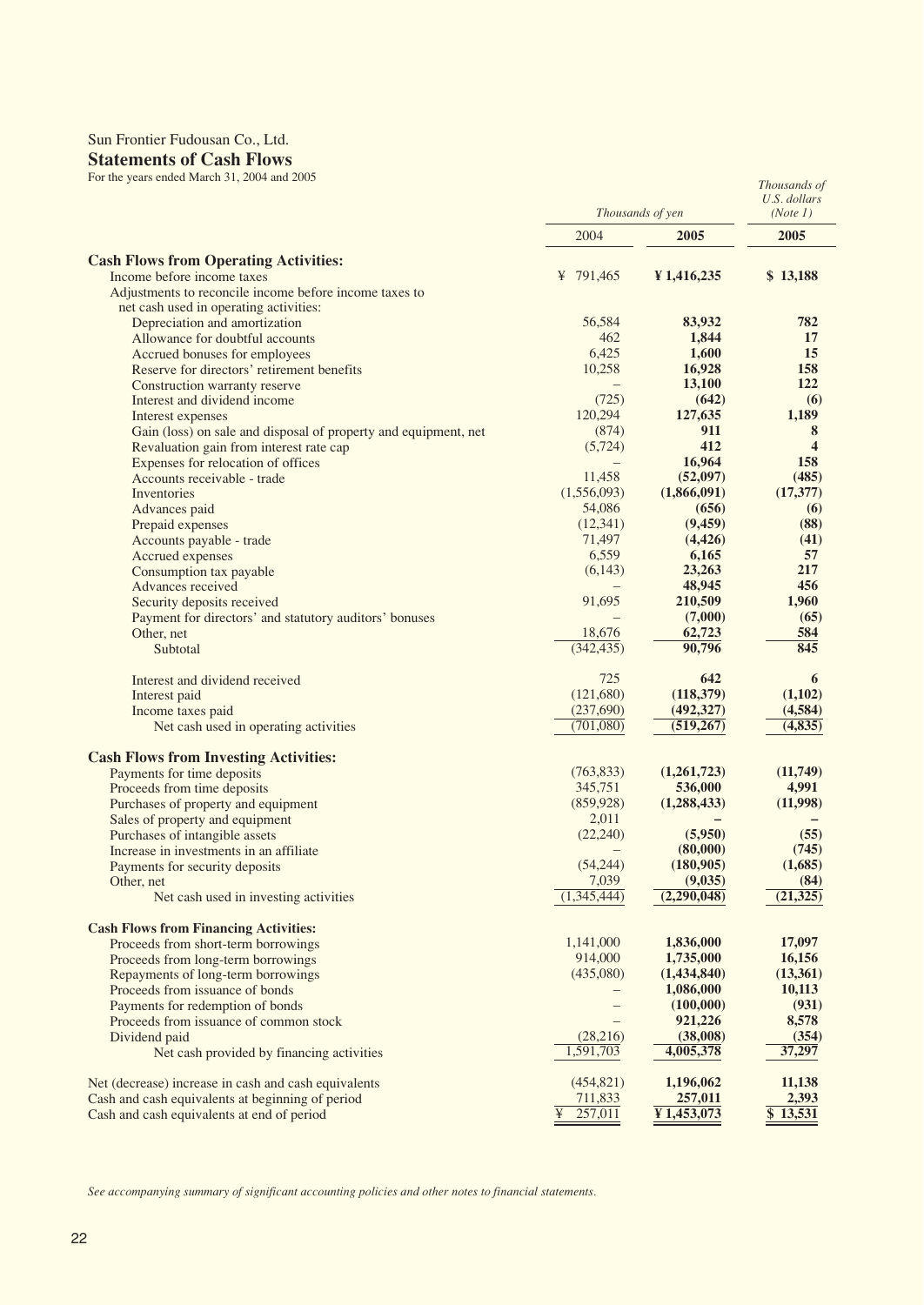#### **Additional Cash Flow Information**

Cash and cash equivalents reported in the statements of cash flows are reconciled to cash and bank deposits reported in the balance sheets as follows:

|                                                           |            | Thousands of yen | Thousands of<br>U.S. dollars<br>(Note 1) |
|-----------------------------------------------------------|------------|------------------|------------------------------------------|
|                                                           | 2004       | 2005             | 2005                                     |
| Cash and bank deposits                                    |            |                  |                                          |
| Bank deposits with an original maturity over three months | ¥1,067,090 | ¥3,029,376       | \$28,209                                 |
| Cash and cash equivalents                                 | (810,079)  | (1,576,302)      | (14, 678)                                |
|                                                           | ¥ 257,011  | ¥1,453,073       | \$13,531                                 |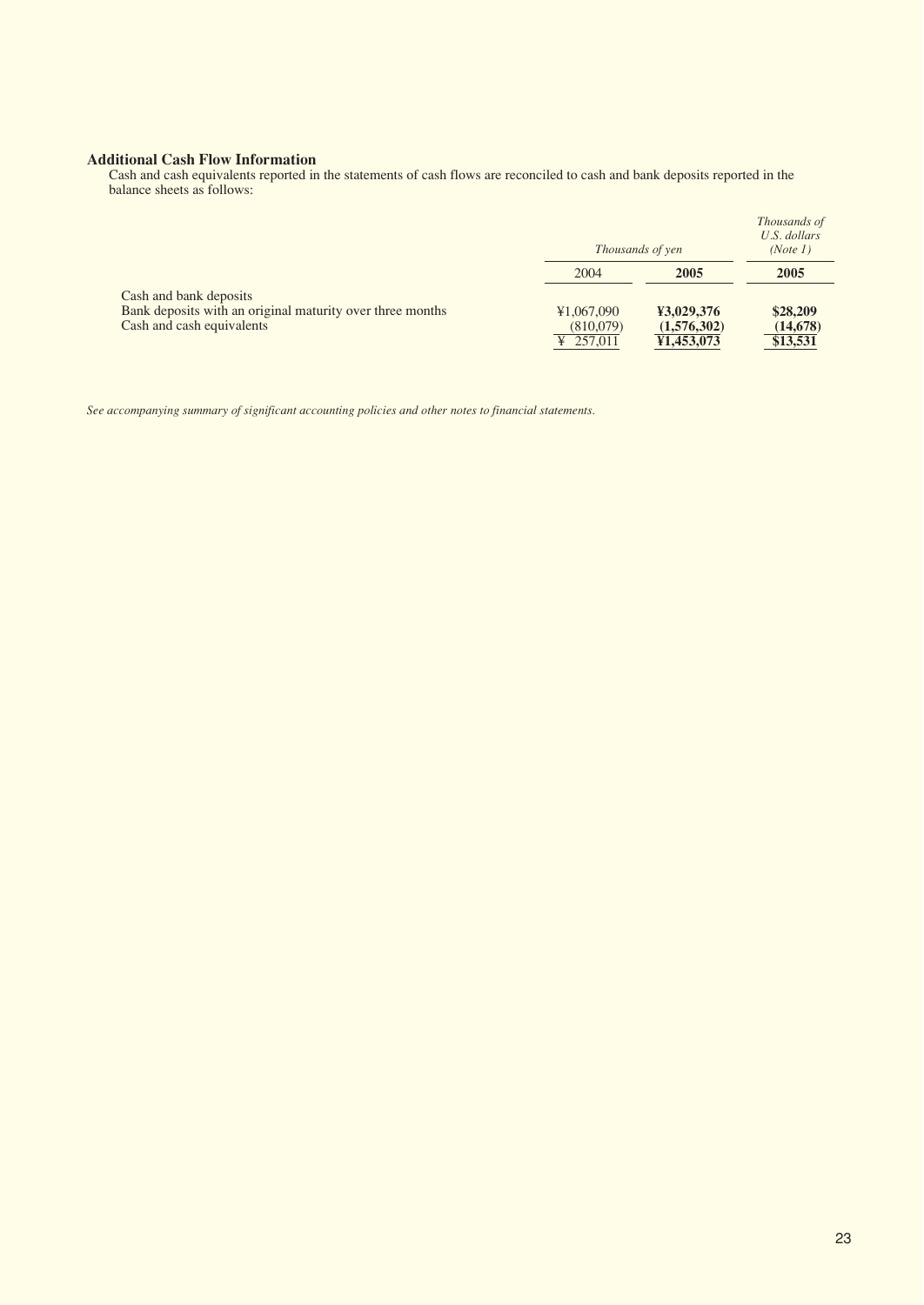### Sun Frontier Fudousan Co., Ltd. **Notes to Financial Statements** For the years ended March 31, 2004 and 2005

#### **1. Basis of Presenting the Financial Statements**

Sun Frontier Fudousan Co., Ltd. (the "Company") maintains their accounts and records in accordance with the provision set forth in the Japanese Commercial Code (the "Code") and the Securities and Exchange Law and in conformity with accounting principles and practices generally accepted in Japan, which are different from the accounting and disclosure requirements of International Financial Reporting Standards or accounting standards generally accepted in the United States of America. Accordingly, the accompanying financial statements are not intended to present the financial position, results of operations and cash flows in accordance with accounting principles and practices generally accepted in countries and jurisdictions other than Japan.

The accompanying financial statements are the translation of the audited financial statements of the Company which were prepared in accordance with accounting principles and practices generally accepted in Japan from the accounts and records maintained by the Company and were filed with the Kanto Financial Bureau in Japan as required by the Securities and Exchange Law.

In preparing the accompanying financial statements, certain reclassifications and rearrangements have been made in the financial statements issued domestically in order to present them in a form which is more familiar to the readers outside Japan.

The translations of the Japanese yen amounts into U.S. dollars are included solely for the convenience of the readers outside Japan, using the prevailing exchange rate of ¥107.39 to U.S. \$1 at March 31, 2005. Such translations should not be construed as representations that the Japanese yen amounts have been, could have been, or could in the future be converted into U.S. dollars at that or any other rate.

The Japanese yen amounts in thousands in financial statements are cut off at the thousand.

#### **2. Summary of Significant Accounting Policiess**

#### **(1) Non-consolidated Subsidiary**

The Company does not prepare consolidated financial statements because, in accordance with Article 5-2 of the Regulations Concerning the Terminology, Forms, and Preparation Methods of Consolidated Financial Statements (Ministry of Finance Ordinance 28, 1976), its subsidiary does not have a significant impact on the consolidated financial position, amounts of consolidated sales and consolidated net income as a whole.

An affiliate is defined as a company whose financial and operating decision-making is influenced to a material degree through investment, personnel, financing, technology or other relationships. Accordingly, all 20% to 50% owned companies, except for those that are consolidated, and unconsolidated subsidiaries are, in principle, required to be accounted for using the equity method. An investment of less than 20% of voting rights of an investee may be required to be accounted for using the equity method in cases where the investor has the ability to exercise significant influence over the Company.

#### **(2) Cash and Cash Equivalents**

Cash and cash equivalents on the statements of cash flows consist of cash on hand and deposits with banks withdrawable on demand.

#### **(3) Investment Securities**

The Company has only non-marketable security classified as other securities. Non-marketable other securities are stated at cost determined by the moving-average method.

The Company recognizes impairment losses on investment securities for which the fair value declined by more than 50% or considers impairment losses on those for which the average market price at the end of the fiscal year declined by more than 30% but less than 50%.

#### **(4) Inventories**

Real estate held for sale and real estate under construction are stated at cost, determined by the specific identification method.

Leased assets are depreciated with the same method as property and equipment.

Supplies are stated at cost, determined by the last purchase method.

#### **(5) Property and Equipment**

Property and equipment are stated at cost. Depreciation is calculated by the declining balance method while the straight line method is applied to buildings. The estimated useful lives are as follows:

| <b>Buildings and structures</b>    | 3 to 43 years |
|------------------------------------|---------------|
| <b>Vehicles</b>                    | 3 to 6 years  |
| Machinery, equipment and furniture | 2 to 10 years |

Property and equipment between ¥100 thousand and ¥200 thousand are depreciated on a straight line basis over three years.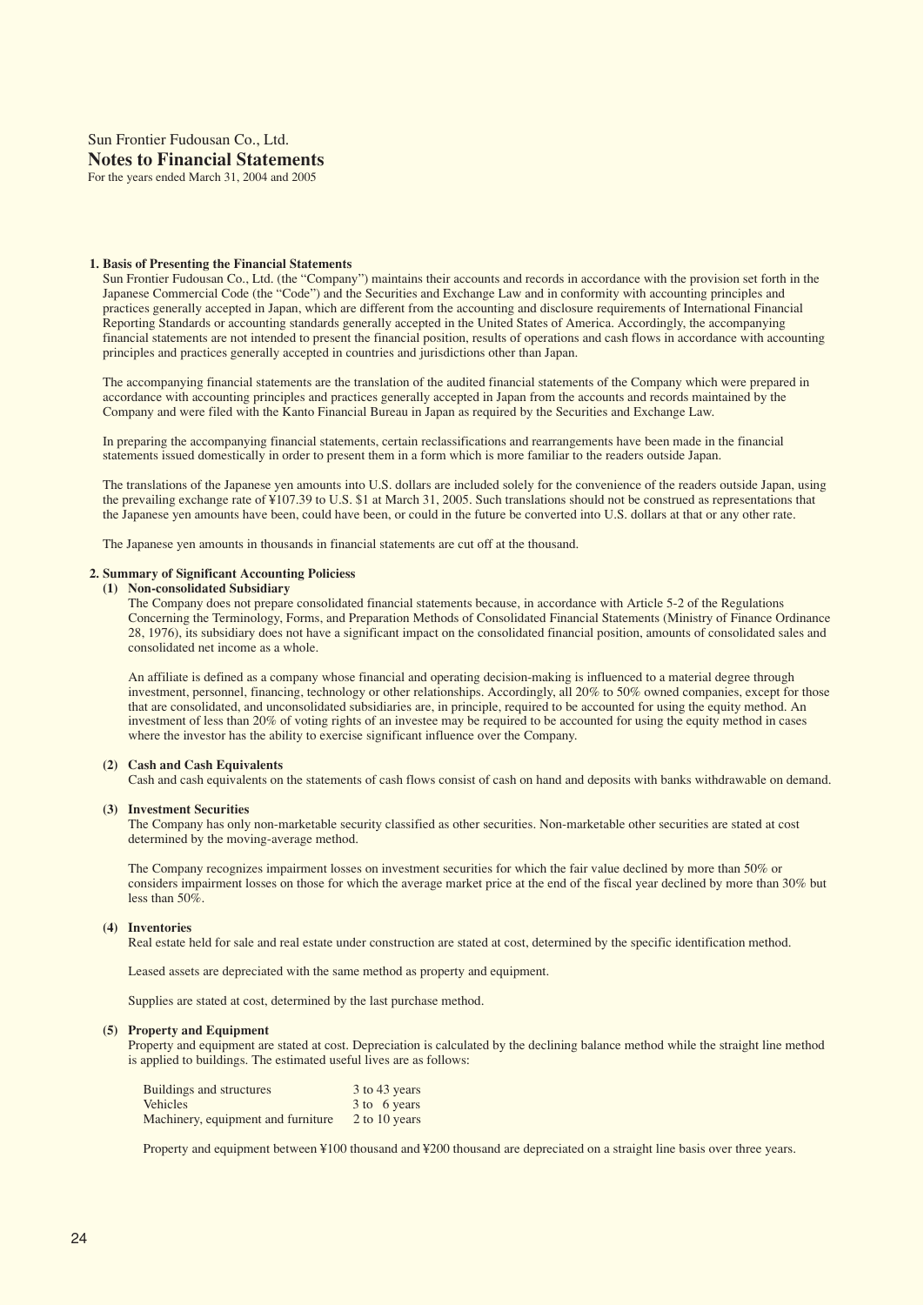#### **(6) Intangible Assets**

Intangible assets primarily consist of internal-use software, which is amortized straight-line over five years.

#### **(7) Long-term Prepaid Expens**

Long-term prepaid expenses are stated at cost, determined by the straight line method.

#### **(8) Stock and Bonds Issuance Costs**

Stock and bonds issuance costs are expensed as incurred.

#### **(9) Allowance for Doubtful Accounts**

Allowance for doubtful accounts is provided based on past experiences for normal receivables and on an estimate of the collectibility of receivables from companies in financial difficulties.

#### **(10) Accrued Bonuses for Employees**

Accrued bonuses for employees are provided for using the estimated amount which the Company is obligated to pay to employees after the fiscal year-end, based on services provided during the current period.

#### **(11) Reserve for Directors' Retirement Benefits**

To provide for retirement benefits to directors and statutory auditors, reserve is provided for the aggregate amount payable as of balance sheet date pursuant to the Company's internal rules.

#### **(12) Construction warranty reserve**

To prepare for repair costs related to real estate sold, construction warranty reserve is provided based on the past experiences.

Repair costs related to real estate sold were previously expensed as incurred, but starting from the fiscal year ended March 31, 2005, the Company has changed the method of providing a construction warranty reserve for estimated repair costs based on the past experiences because repair costs related to real estate sold became significant due to expansion of "Replanning Business" and can be accurately estimated due to the four-year experiences of "Replanning Business."

As a result of this change, the Company reserved construction warranty reserve of ¥13,100 thousand (\$122 thousand) as of March 31, 2005, which was recorded in balance sheets, and recorded costs of sales at the same amount for the year ended March 31, 2005. The Company also recorded costs related to previous fiscal years of ¥13,100 thousand (\$122 thousand) for the year ended March 31, 2005 as other expenses in the statement of income. Compared to the previous method, gross profit and operating income decreased by ¥9,221 thousand (\$86 thousand) and income before income taxes decreased by ¥13,100 thousand (\$122 thousand).

#### **(13) Derivatives and Hedge Accounting**

In order to reduce its exposure to fluctuations in interest rates on variable rate borrowings, the Company utilizes derivative financial instruments such as interest rate swap contracts. Since the Company meets the requirement for exceptions to apply the hedge accounting, under Japanese accounting standards for financial instruments, the Company does not require to record derivative financial instruments on balance sheet at fair value. The Company does not hold derivative contracts for speculative purposes.

#### **(14) Income Taxes**

The Company uses the asset and liability method to account for income taxes. Deferred tax assets and liabilities are recognized for the future tax consequences attributable to differences between the financial statement carrying amounts of existing assets and liabilities and their respective tax bases and operating loss and tax credit carryforwards. Deferred tax assets and liabilities are measured using enacted tax rates expected to apply to taxable income in the years in which those temporary differences are expected to be recovered or settled. The effect on deferred tax assets and liabilities from a change in tax rates is recognized in income in the period the change is enacted. A valuation allowance is established to reduce deferred tax assets when it is more likely than not that a tax benefit will not be realized.

#### **(15) Appropriation of Retained Earnings**

Under the Code and the Articles of Incorporation of the Company, the plan for appropriation of retained earnings (primarily for cash dividend payments and bonuses paid to directors and statutory auditors) proposed by the Board of Directors should be approved by the shareholders at the shareholders' meeting which must be held within three months after the end of each fiscal year. The appropriation of retained earnings reflected in the accompanying consolidated financial statements represents the results of such appropriations which relate to the immediately preceding fiscal year but were approved by shareholders at the shareholders' meeting and disposed of during that year.

#### **(16) Earnings per Share ("EPS")**

Basic EPS is computed based on the average number of shares of common stock outstanding during each period and diluted EPS assumes the dilution that could occur if securities or other contracts to issue common stock were exercised or converted into common stock or resulted in the issuance of common stock. The Company had no dilutive securities outstanding at March 31, 2004. Therefore, there are no differences between basic and diluted EPS for the year ended March 31, 2004.

#### **(17) Use of Estimates**

The preparation of financial statements in conformity with accounting principles generally accepted in Japan requires management to make estimates and assumptions that affect the reported amounts of assets and liabilities and disclosure of contingent assets and liabilities at the date of the financial statements and the reported amounts of revenues and expenses during the reporting period. Actual results could differ from those estimates.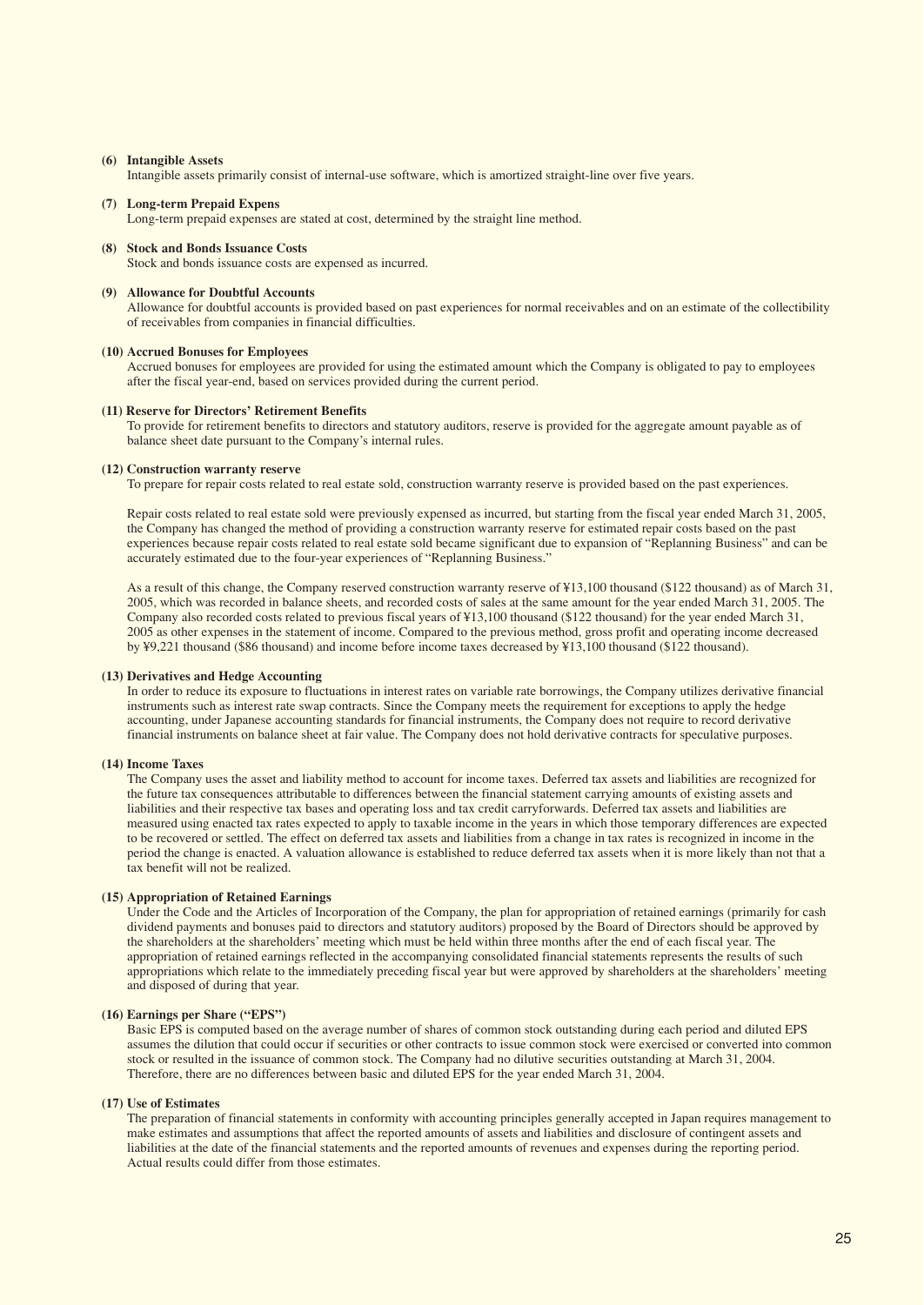#### **(18) Additional Information**

In conjunction with the promulgation of the "Law Concerning an Amendment of the Local Tax Laws etc., (Law No. 9, 2003)," the pro forma standard taxation system was adopted for corporate income taxes from the fiscal year beginning on April 1, 2004. Effective April 1, 2004, the Company adopted ASB Practical Issues No. 12, "Practical Treatment Concerning Presentation of Income Statement Regarding Pro Forma Standard Taxation of Corporate Income Tax," which was issued by the Accounting Standards Board of Japan (ASBJ) on February 13, 2004. As a result, value-added tax and capital ratio tax amounting to ¥ 12,464 thousand (\$116 thousand) were charged as a part of corporate enterprise tax, and were included in "Selling, general and administrative expenses" in the statement of income.

#### **3. Property and Equipment**

Property and equipment as of March 31, 2004 and 2005 are as follows:

|                                    | Thousands of yen        |            | Thousands of<br>U.S. dollars |
|------------------------------------|-------------------------|------------|------------------------------|
|                                    | 2004                    | 2005       | 2005                         |
| <b>Buildings and structures</b>    | ¥1,126,512              | ¥1,629,858 | \$15,177                     |
| Vehicles                           | 7.120                   | 7.120      | 66                           |
| Machinery, equipment and furniture | 57,312                  | 64,675     | 602                          |
| Land                               | 1,186,585               | 1,963,835  | 18,287                       |
| Accumulated depreciation           | (85, 823)               | (137,806)  | (1,283)                      |
| Total                              | $\overline{42,291,706}$ | ¥3,527,683 | \$32,849                     |

#### **4. Assets Pledged as Collateral**

Assets pledged as collateral as of March 31, 2004 and 2005 are as follows:

|                                |                         |                  | Thousands of |
|--------------------------------|-------------------------|------------------|--------------|
|                                |                         | Thousands of yen |              |
|                                | 2004                    | 2005             | 2005         |
| Real estate held for sale      | ¥ $542.799$             | ¥1,936,893       | \$18,036     |
| Real estate under construction | 1,916,298               | 2,713,060        | 25,264       |
| <b>Buildings</b>               | 1.026.086               | 1,510,191        | 14,063       |
| Land                           | 1.186.585               | 1.963.835        | 18,287       |
| Total                          | $\overline{44,671,769}$ | ¥8,123,980       | \$75,649     |
|                                |                         |                  |              |

Liabilities secured by the above collateral are as follows:

|                                                              | Thousands of yen |            | Thousands of<br>U.S. dollars |
|--------------------------------------------------------------|------------------|------------|------------------------------|
|                                                              | 2004             | 2005       | 2005                         |
| Short-term borrowings                                        | ¥ 2,087,000      | ¥3.819,000 | \$35,562                     |
| Current portion of bonds, unsecured bonds guaranteed by bank |                  | 220,000    | 2.049                        |
| Current portion of long-term borrowings                      | 195,400          | 1,549,000  | 14,424                       |
| Bonds unsecured bonds guaranteed by bank                     |                  | 880,000    | 8.194                        |
| Long-term borrowings                                         | 2.013,000        | 944,260    | 8.793                        |
| Total                                                        | ¥4,295,400       | ¥7,412,260 | \$69,022                     |

#### **5. Investment Securities**

The following table summarizes acquisition costs, book values and fair values of available-for-sale securities with available fair values at March 31, 2004 and 2005:

|        |                     | Thousands of yen          |                           |                     |                   |                           |
|--------|---------------------|---------------------------|---------------------------|---------------------|-------------------|---------------------------|
|        |                     | 2004                      |                           |                     | 2005              |                           |
|        | Acquisition<br>cost | Carrying<br>value         | Unrealized<br>gain/(loss) | Acquisition<br>cost | Carrying<br>value | Unrealized<br>gain/(loss) |
| Equity | ¥3,750              | ¥4,710                    | ¥960                      | ¥3,750              | ¥5,496            | ¥1,746                    |
|        |                     | Thousands of U.S. dollars |                           |                     |                   |                           |
|        |                     | 2005                      |                           |                     |                   |                           |
|        | Acquisition<br>cost | Carrying<br>value         | Unrealized<br>gain/(loss) |                     |                   |                           |
| Equity | \$35                | \$51                      | \$16                      |                     |                   |                           |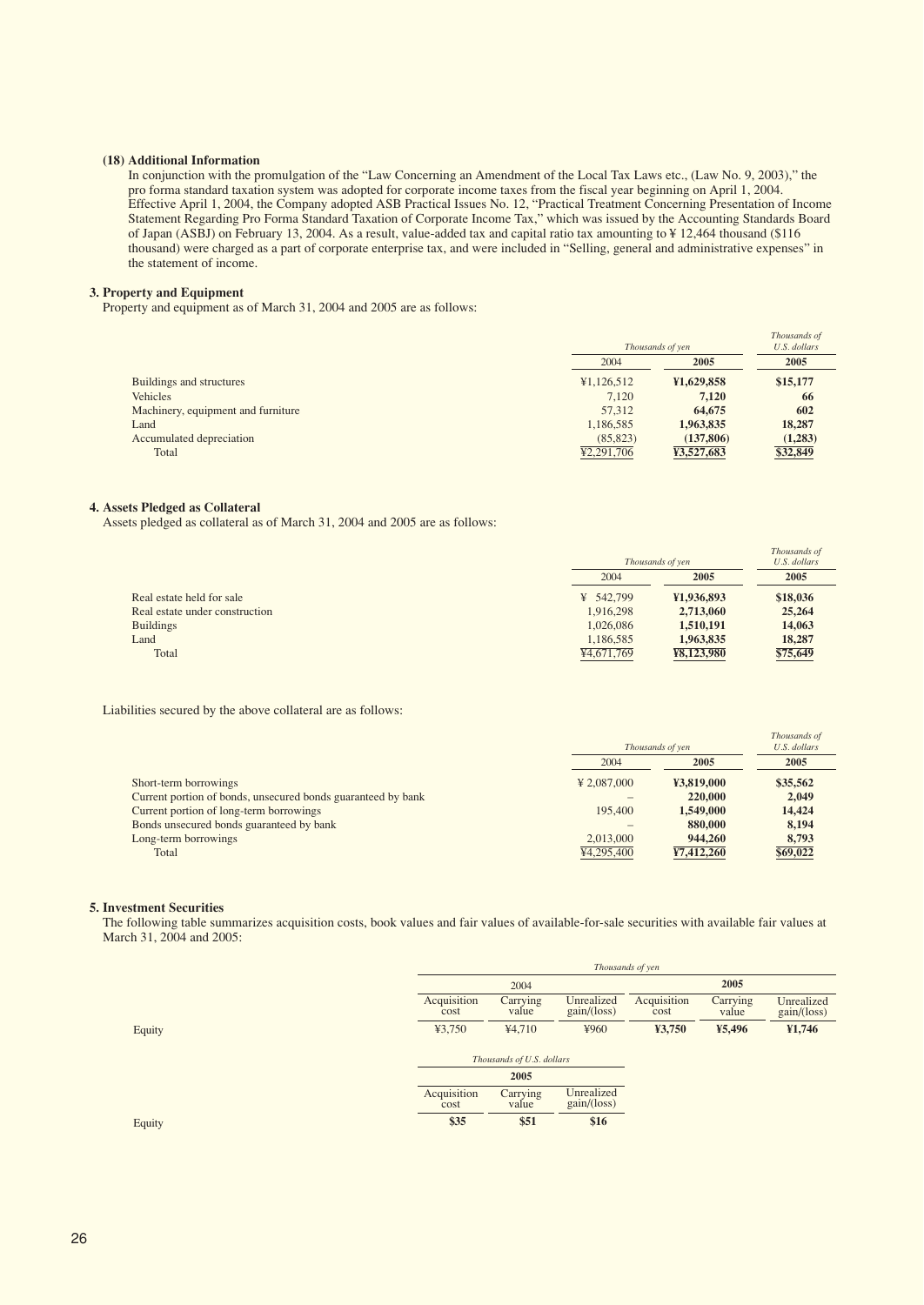#### **6. Short-term Borrowings and Long-term debts**

Short-term borrowings represent mainly bank loans with weighted average interest rates on the period end balance of 2.1% as of March 31, 2004 and 1.50% as of March 31, 2005.

Long-term debts and current portion of long-term debts as of March 31, 2004 and 2005 are as follows:

|                                                                                                           |            | Thousands of yen | Thousands of<br>U.S. dollars |
|-----------------------------------------------------------------------------------------------------------|------------|------------------|------------------------------|
|                                                                                                           | 2004       | 2005             | 2005                         |
| 1.15% secured bonds, due on March 18, 2005                                                                | ¥100,000   | ¥                | \$                           |
| 0.79% secured bonds, due on November 13, 2009                                                             |            | 1,100,000        | 10,243                       |
| <b>Total Bonds</b>                                                                                        | 100,000    | 1,100,000        | 10,243                       |
|                                                                                                           |            |                  |                              |
| Secured long-term borrowings with interest rate of 2.30% as of March 31, 2004, due on                     |            |                  |                              |
| December 2, 2004                                                                                          | 4,500      |                  |                              |
| Secured long-term borrowings with interest rate of 2.05% as of March 31, 2004, due on<br>May 11, 2005     | 600,000    |                  |                              |
|                                                                                                           |            |                  |                              |
| Secured long-term borrowings with interest rate of 4.89% as of March 31, 2005, due on                     |            |                  |                              |
| September 26, 2005                                                                                        | 831,000    | 785,000          | 7,310                        |
| Secured long-term borrowings with interest rate of 1.75% as of March 31, 2005, due on                     |            |                  |                              |
| March 31, 2006<br>Unsecured long-term borrowings with interest rate of 2.20% as of March 31, 2005, due on |            | 620,000          | 5,773                        |
| August 31, 2006                                                                                           | 14,500     | 8,500            | 79                           |
| Secured long-term borrowings with interest rate of 2.30% as of March 31, 2004, due on                     |            |                  |                              |
| September 25, 2006                                                                                        | 261,680    |                  |                              |
| Secured long-term borrowings with interest rate of 2.08% as of March 31, 2005, due on                     |            |                  |                              |
| May 31, 2007<br>Unsecured long-term borrowings with interest rate of 1.59% as of March 31, 2005, due on   |            | 145,000          | 1,350                        |
| December 4, 2007                                                                                          |            | 45,800           | 426                          |
| Unsecured long-term borrowings with interest rate of 2.95% as of March 31, 2005, due on                   |            |                  |                              |
| January 31, 2008                                                                                          | 80,000     | 60,000           | 559                          |
| Secured long-term borrowings with interest rate of 2.40% as of March 31, 2005, due on                     |            |                  |                              |
| September 20, 2015                                                                                        | 515,720    | 470,960          | 4,386                        |
| Secured long-term borrowings with interest rate of 1.90% as of March 31, 2005, due on<br>May20, 2019      |            | 472,300          | 4,398                        |
| Total long-term borrowings                                                                                | 2,307,400  | 2,607,560        | 24,281                       |
| Total long-term debts                                                                                     | ¥2,407,400 | ¥3,707,560       | \$34,524                     |
|                                                                                                           |            |                  |                              |

The aggregate annual future maturities of long-term debt as of March 31, 2005 are as follow:

| Year ending March, 31 | Thousands of yen | Thousands of<br>U.S. dollars |
|-----------------------|------------------|------------------------------|
| 2006                  | ¥1,811,800       | \$16,871                     |
| 2007                  | 403,300          | 3,755                        |
| 2008                  | 343,200          | 3,196                        |
| 2009                  | 298,000          | 2,775                        |
| 2010 and thereafter   | 851,260          | 7,927                        |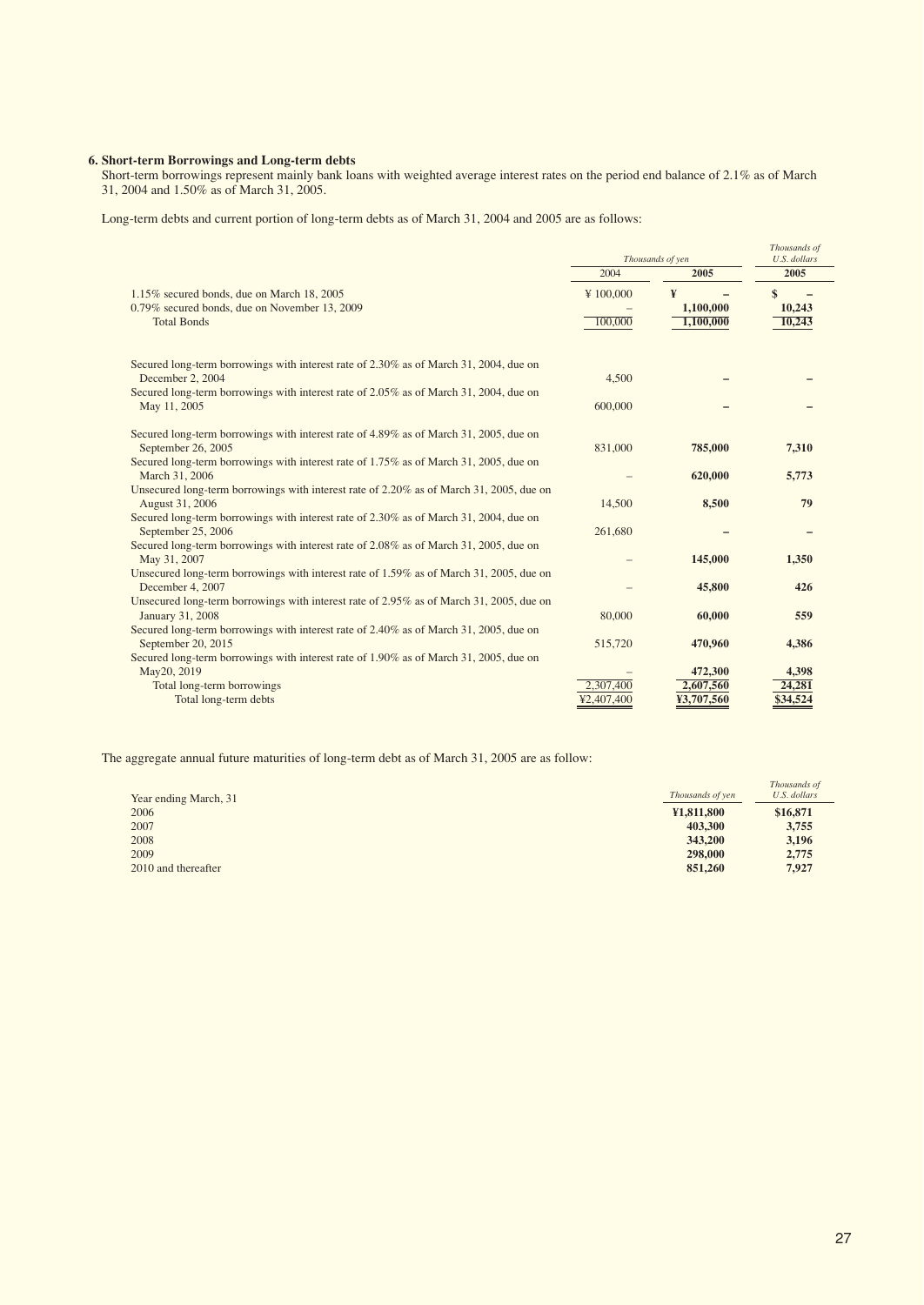#### **7. Derivatives**

In order to effectively manage and reduce its exposure to fluctuations in interest rate on variable rate borrowings, the Company utilizes derivative instruments such as interest rate and interest rate cap. The counter parties to these instruments are major financial institutions with favorable credit ratings, thereby, reducing credit risk exposure for non-performance. The Company does not enter into derivative contracts for trading or speculative purposes.

In addition, the Company's internal rules on derivative transactions consist of criteria and policies with respect to derivative transactions to be implemented, appropriate risk management and management and supervision of derivative transactions. Derivative financial instruments outstanding as of March 31, 2004 and 2005 are summarized as follows:

Interest rate related transactions

|                                             |                    | Thousands of yen |                  |                                   |                          |            |                  |                 |                          |            |
|---------------------------------------------|--------------------|------------------|------------------|-----------------------------------|--------------------------|------------|------------------|-----------------|--------------------------|------------|
|                                             |                    |                  |                  | 2004                              |                          |            |                  | 2005            |                          |            |
|                                             |                    |                  | Notional amount  |                                   |                          | Unrealized |                  | Notional amount |                          | Unrealized |
|                                             |                    | Total            | Over one<br>year | Fair value                        | gain/<br>$(\text{loss})$ | Total      | Over one<br>year | Fair value      | gain/<br>$(\text{loss})$ |            |
| <b>Transactions</b><br>outside of<br>market | Interest rate caps | ¥400,000         | ¥400,000         | ¥4,319                            | $\frac{1}{2}(7, 414)$    | ¥400,000   | ¥400,000         | ¥910            | Y(7, 827)                |            |
|                                             |                    |                  |                  | Thousands of U.S. dollars<br>2005 |                          |            |                  |                 |                          |            |
|                                             |                    | Notional amount  |                  |                                   | Unrealized               |            |                  |                 |                          |            |
|                                             |                    | Total            | Over one<br>year | Fair value                        | gain/<br>$(\text{loss})$ |            |                  |                 |                          |            |
| <b>Transactions</b><br>outside of<br>market | Interest rate caps | \$3,725          | \$3,725          | \$8                               | \$(73)                   |            |                  |                 |                          |            |

Notes 1) Market value calculation is based on prices provided by financial institutions.

2) Derivative transactions to which hedge accounting is applied are excluded from the table above.

#### **8. Retirement Benefit Plan**

The Company has a defined contribution pension plan covering substantially all employees who meet certain eligibility requirements. During the years ended March 31, 2004 and 2005, the Company made contributions to employees for ¥2,983 thousand and ¥5,852 thousand (\$54 thousand), respectively.

#### **9. Income Taxes**

The significant components of deferred tax assets and liabilities as of March 31, 2004 and 2005 are as follows:

|                                            | Thousands of yen |          | Thousands of<br>U.S. dollars |
|--------------------------------------------|------------------|----------|------------------------------|
|                                            | 2004             | 2005     | 2005                         |
| Deferred tax assets – current              |                  |          |                              |
| Accrued bonuses for employees              | ¥13,815          | ¥14,467  | \$135                        |
| Accrued enterprise taxes                   | 23,030           | 31,146   | 290                          |
| <b>Inventories</b>                         | 4,676            | 4,828    | 45                           |
| Security deposits received                 | 3,314            | 2,530    | 24                           |
| Sundry taxes                               | 12,106           | 11,436   | 106                          |
| Construction warranty reserve              |                  | 5,331    | 50                           |
| Expenses for relocation of offices         |                  | 6,904    | 64                           |
| Other                                      | 2,338            | 3,957    | 37                           |
| Sub-total                                  | 59,282           | 80,603   | 751                          |
| Deferred tax assets – non-current          |                  |          |                              |
| Reserve for directors' retirement benefits | 18,420           | 25,309   | 236                          |
| Other                                      | 4,469            | 4,998    | 47                           |
| Sub-total                                  | 22,889           | 30,308   | 282                          |
| Total deferred tax assets                  | 82,171           | 110,911  | 1,033                        |
| Deferred tax liabilities – non-current     |                  |          |                              |
| Unrealized holding gain on securities      | 390              | 710      | $\overline{7}$               |
| Sub-total                                  | 390              | 710      | $\overline{7}$               |
| Total deferred tax liabilities             | 390              | 710      |                              |
| Deferred tax assets, net                   | ¥81,781          | ¥110,201 | \$1,026                      |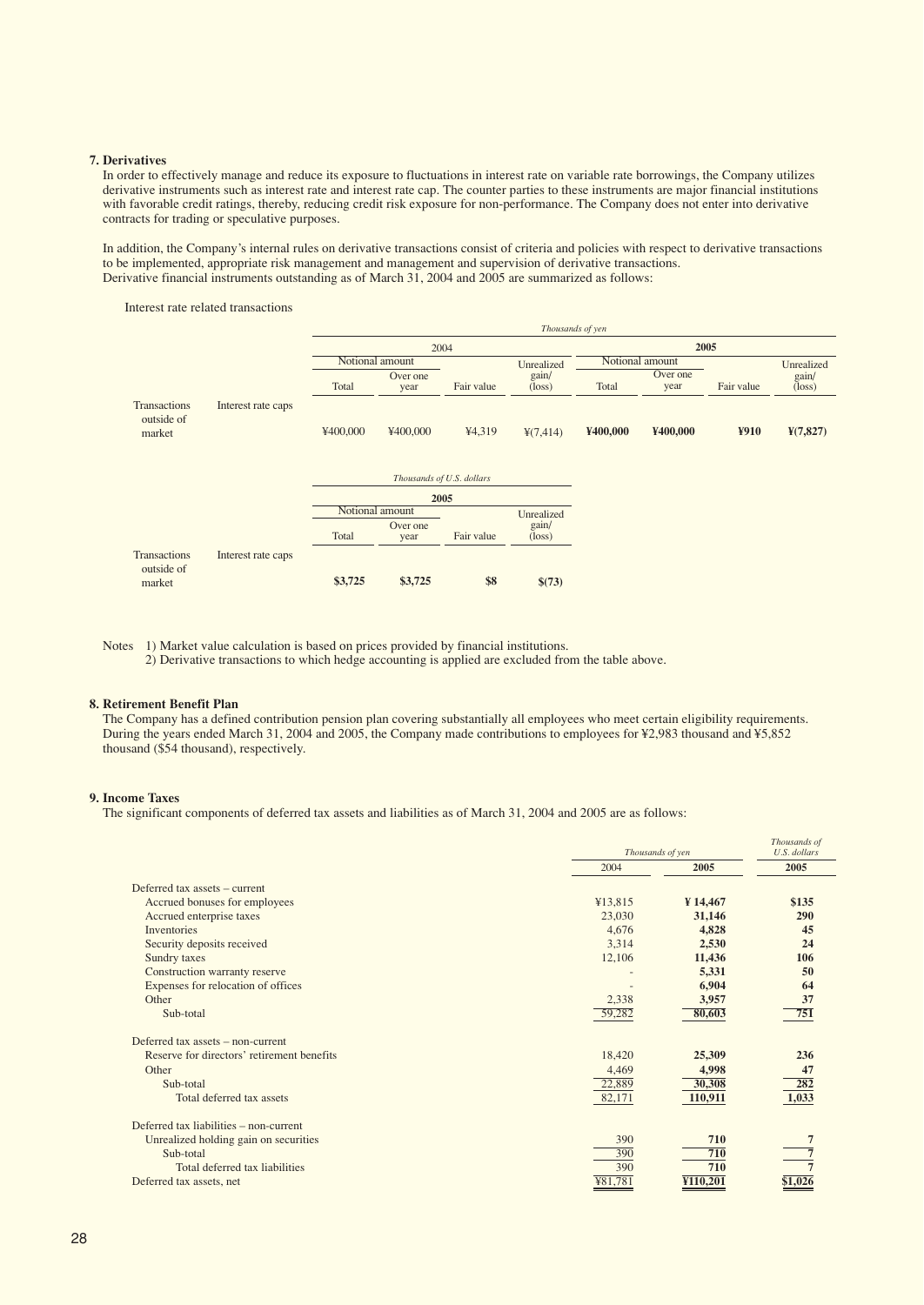Reconciliations of the differences between the statutory tax rate and the effective income tax rate for the years ended March 31, 2004 and 2005 are as follows:

|                                                               | 2004     | 2005     |
|---------------------------------------------------------------|----------|----------|
| Statutory tax rate                                            | $42.0\%$ | $40.7\%$ |
| Expenses not deductible for income tax purposes               | 0.1      | 0.0      |
| Per capita inhabitant tax                                     | (0.1)    | 0.1      |
| Taxation on retained earnings imposed on a family corporation | 3.8      | 4.4      |
| Other                                                         |          | 0.8      |
| Effective income tax rate                                     | $47.1\%$ | $46.0\%$ |

#### **10. Related Party Transactions**

Until May 7, 2003, the President of the Company personally guaranteed the Company's borrowings without receiving any guaranteed fees or collateral from the Company.

#### **11. Subsequent Events**

(1) On March 1, 2005, the Board of Directors approved a 4-for-1 stock split to be effective on May 20, 2005 to shareholders of record on March 31, 2005. This stock split has not been reflected in these financial statements.

If the stock split is deemed to have occurred on April 1, 2003, per share data are adjusted retroactively as follows:

|                                |                   | Yen        |          |
|--------------------------------|-------------------|------------|----------|
|                                | 2004              | 2005       | 2005     |
| Shareholders' equity per share | ¥15,406.26        | ¥33,581.89 | \$312.71 |
| Net income per share:          |                   |            |          |
| <b>Basic</b>                   | 5,415.77          | 9,535.36   | 88.79    |
| Diluted                        | $\qquad \qquad =$ | 9,501.67   | 88.48    |

The Company had no dilutive securities outstanding as of March 31, 2004.

(2) On May 25, 2005, the Board of Directors approved borrowings from the bank in the amount of ¥2,200 million with interest rate of 1.30 % per year. The followings are summary of borrowings:

| Purpose of borrowings        | Purchase of beneficiary interest in trust from real estate held for sale                                                                  |
|------------------------------|-------------------------------------------------------------------------------------------------------------------------------------------|
| Lender                       | Mizuho Bank, Ltd.                                                                                                                         |
| Borrowing amount             | $\textcolor{blue}{42,200,000}$ thousand                                                                                                   |
| Interest rate                | $1.30\%$ per year                                                                                                                         |
| Repayment terms              | Monthly payment of ¥10,000 thousand starting at June 30, 2005 with full repayment of the remaining<br>balance on the final repayment date |
| Loan execution date          | May 31, 2005                                                                                                                              |
| Repayment date               | May 31, 2006                                                                                                                              |
| Assets pledged as collateral | Beneficiary interest in trust from real estate held for sale                                                                              |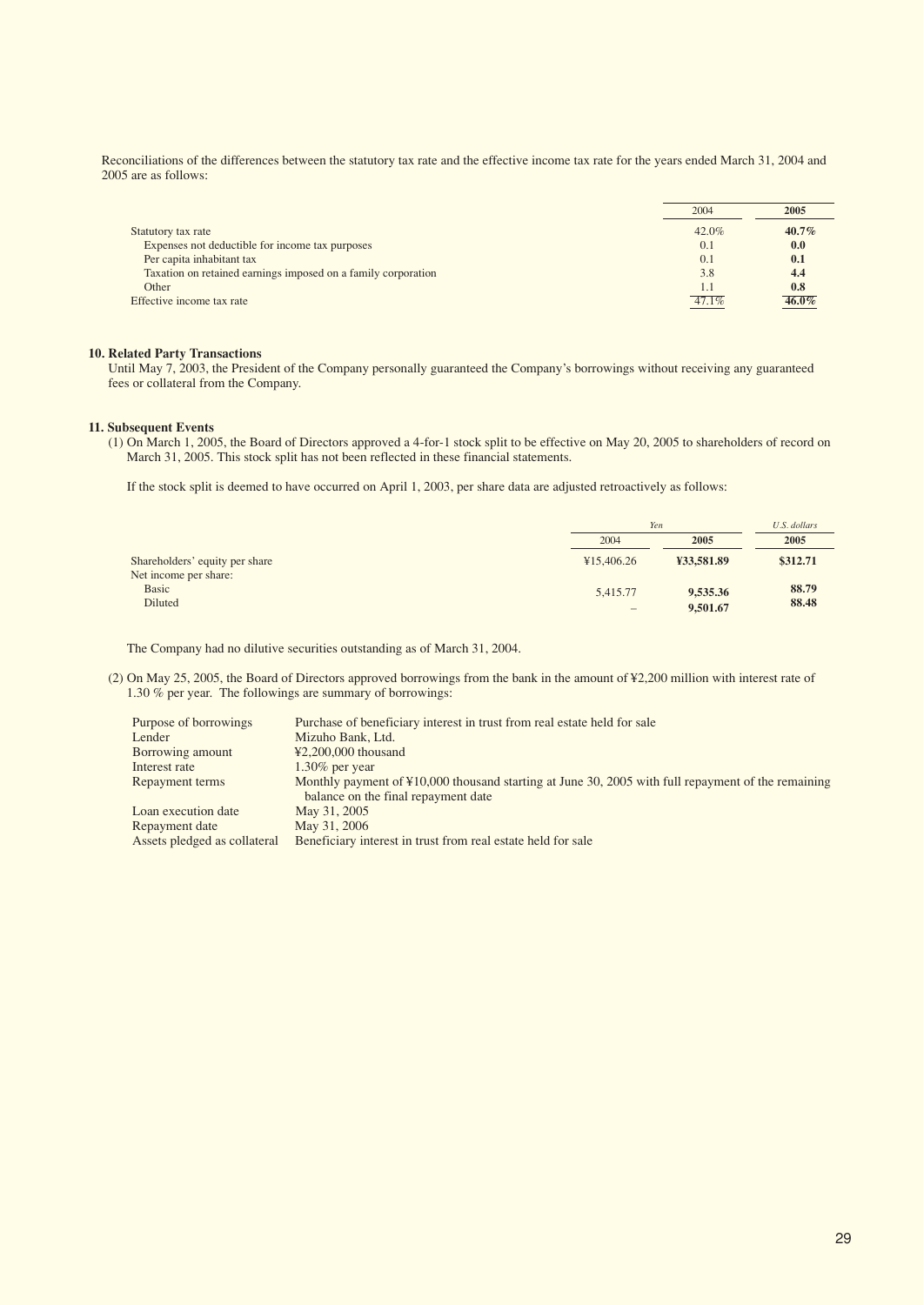# **INDEPENDENT AUDITORS' REPORT**

#### **The Board of Directors of SUN FRONTIER FUDOUSAN CO., LTD.**

We have audited the accompanying balance sheets of SUN FRONTIER FUDOUSAN CO., LTD. as of March 31, 2004 and 2005, and the related statements of income, shareholders' equity and cash flows for the years then ended, expressed in Japanese yen. These financial statements are the responsibility of the Company's management. Our responsibility is to express an opinion on these financial statements based on our audits.

We conducted our audit in accordance with auditing standards generally accepted in Japan. Those standards require that we plan and perform the audit to obtain reasonable assurance about whether the financial statements are free of material misstatement. An audit includes examining, on a test basis, evidence supporting the amounts and disclosures in the financial statements. An audit also includes assessing the accounting principles used and significant estimates made by management, as well as evaluating the overall financial statement presentation. We believe that our audits provide a reasonable basis for our opinion.

In our opinion, the financial statements referred to above present fairly, in all material respects, the financial position of SUN FRONTIER FUDOUSAN CO., LTD. as of March 31, 2004 and 2005, and the results of their operations and their cash flows for the years then ended in conformity with accounting principles generally accepted in Japan as described in Note1 to the financial statements.

The U.S. dollar amounts in the accompanying financial statements with respects to the year ended March 31, 2005 are presented solely for convenience. Such translation of amounts into U.S. dollar amounts, in our opinion, has been made on the basis set forth in Note 1 to the financial statements.

BOO Sangu & Co.

BDO Sanyu & Co. Tokyo, Japan

June 29, 2005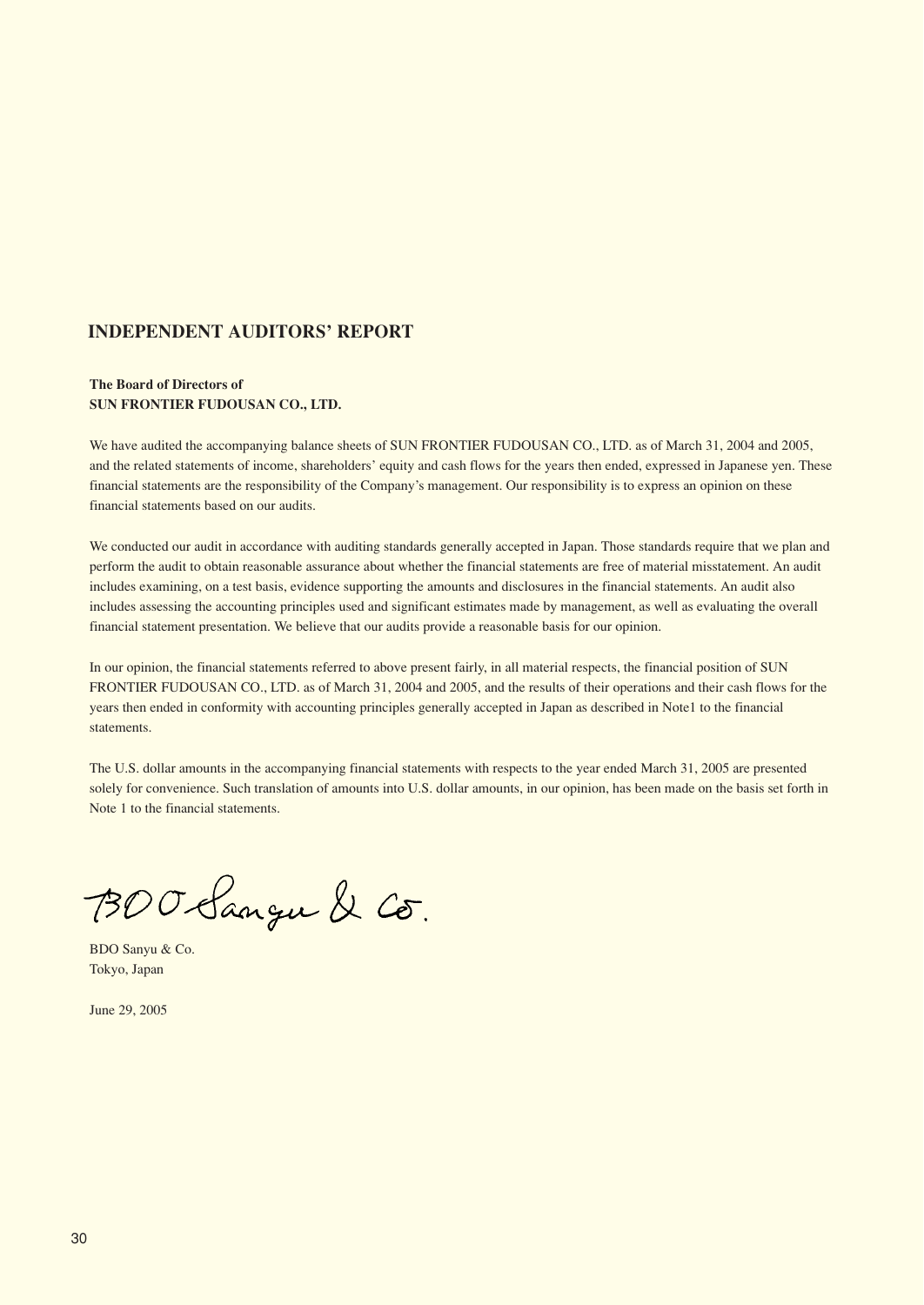

# **Share Information** (as of September 30, 2005)

|                          | <b>Number of authorized shares:</b> 316,950 shares (as of November 30, 2005) |
|--------------------------|------------------------------------------------------------------------------|
| Number of shares issued: | 96,966 shares (as of November 30, 2005)                                      |
| Shares per trading unit: | 1 share                                                                      |
| Number of shareholders:  | 6.039                                                                        |

Notes: 1. Total number of shares issued and outstanding as of March 31, 2005 was 21,004 shares.

2. Increases in common stock from April 1 to November 30, 2005 were as follows:

| Issue date           | Issue condition                                   | Number of share issued |  |
|----------------------|---------------------------------------------------|------------------------|--|
| May 20, 2005         | Stock split $(1:4)$                               | 63,012                 |  |
| September $15, 2005$ | Public offering                                   | 11.000<br>1.950        |  |
| October 14, 2005     | Increase in capital through third party allotment |                        |  |

3. From August 1, 2005, the Company's stock was included in the J-Stock Index. From that date, newspapers relocated information on the Company's shares from the real estate section to the J-Stock section.

#### **Principal Shareholders**

| Trade name                                                      | Number of the Company's<br>shares held<br>(shares) | Voting Rights<br>(%) |
|-----------------------------------------------------------------|----------------------------------------------------|----------------------|
| Tomoaki Horiguchi                                               | 61,074                                             | 64.27                |
| Keiko Horiguchi                                                 | 2.280                                              | 2.39                 |
| Shinichi Hasegawa                                               | 1.868                                              | 1.96                 |
| Tsuyoshi Kobayashi                                              | 1.844                                              | 1.94                 |
| The Master Trust Bank of Japan, Ltd. (trust units)              | 1.470                                              | 1.54                 |
| <b>Mellon Bank Treaty Clients Omnibus</b>                       | 1,278                                              | 1.34                 |
| Japan Trustee Services Bank, Ltd. (trust units)                 | 1.235                                              | 1.29                 |
| The Nomura Trust and Banking Co., Ltd. (investment trust units) | 950                                                | 0.99                 |
| Sun Frontier Employee Shareholders Association                  | 859                                                | 0.90                 |
| Bank of New York, Client Accounts E ISG                         | 766                                                | 0.80                 |
|                                                                 |                                                    |                      |

#### **Breakdown of Shareholders**

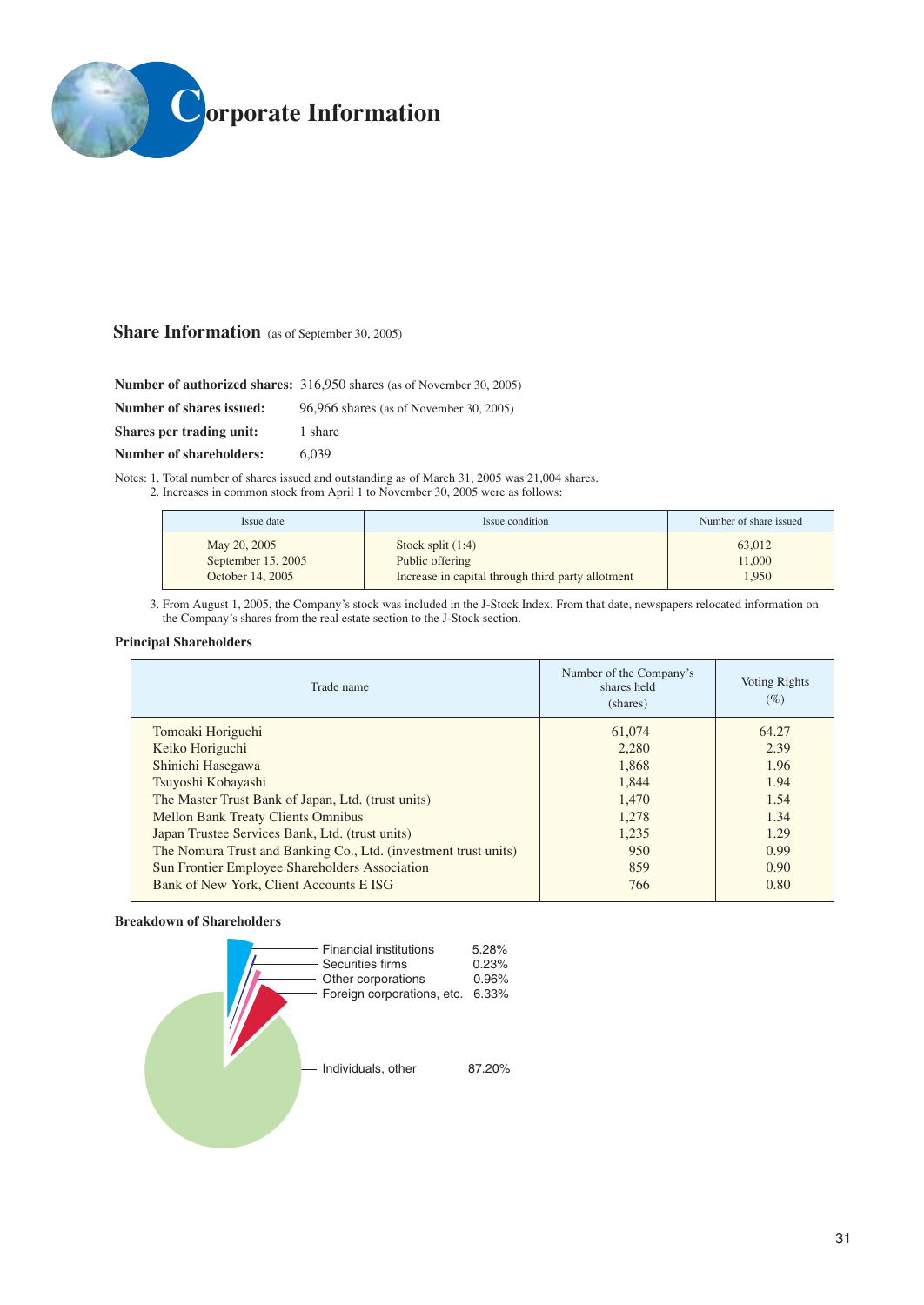**Name** Sun Frontier Fudousan Co., Ltd.

**Date established:** April 8, 1999

**Number of employees:**  127

**Paid-in capital:** ¥3,050 million (as of November 30, 2005)

**Stock listing:** JASDAQ

**Code number:** 8934

**Financial Year:**  April 1 to March 31

**Annual shareholders' meeting:**  Within three months after the day following the end of the fiscal year

**Head Office:** 13F, Toho Hibiya Building, 2-2, Yurakucho 1-chome, Chiyoda-ku, Tokyo 100-0006 Tel: 81-3-5521-1301 Fax: 81-3-5521-1421

**Business offices** (Leasing business division)**:** Ginza, Shinjuku, Yaesu, Kanda, Yokohama

# **Group Companies**

**SF Capital Co., Ltd.**  (Business: Investing in special purpose companies and other businesses)

#### **SF Investments Inc.**

(Business: Buying and selling, exchanging, leasing, owning, and other real estate brokerage, and property management)

**Sun Frontier Real Estate Investment Advisors Inc.**  (Business: Providing investment management services for domestic and overseas real estate)

#### **SF Building Support Inc.**

(Business: Providing guarantor services for tenants of leased properties)

# **Corporate Data** (as of September 30, 2005) **Board of Directors and Corporate**

**Auditors** (as of October 31, 2005)

**President**  Tomoaki Horiguchi

**Managing Directors**  Tsuyoshi Kobayashi Shinichi Hasegawa

**Director**  Masahiro Mochizuki

**Full-time Statutory Auditor**  Yoshiomi Murakami

**Statutory Auditor** Kazuaki Fukiage